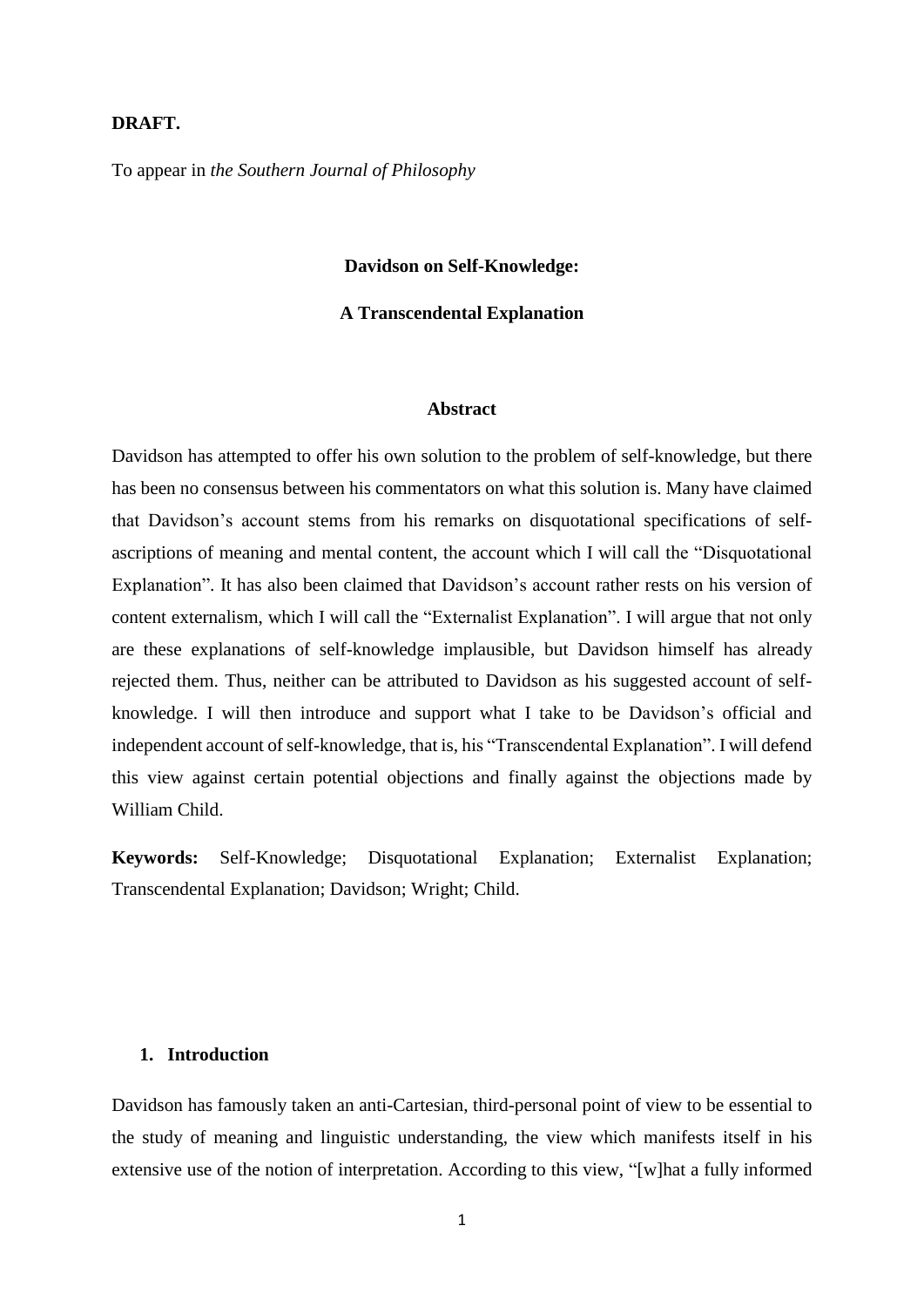interpreter could know about what a speaker means is all there is to learn; the same goes for what the speaker believes" (Davidson 1983, 148).<sup>1</sup> What is the consequence of this view for the discussion of first-person authority, the authority which we, with a strong intuition, concede a speaker has over the content of her semantical and mental states? This paper investigates Davidson's answer to this question. He, perhaps contrary to Quine, $<sup>2</sup>$  does not deny the existence</sup> of such a difference between the speaker, as the first-person, and the interpreter, as the secondperson, with regard to their knowledge of what the speaker means and believes. The problem of self-knowledge concerns explaining the fact that we know ourselves directly and noninferentially, while others' knowledge of our attitudes is indirect and inferential. The commentators on Davidson disagree on what his solution to the problem of self-knowledge is. My aim is to settle these controversies by answering the question what Davidson's *official* account of first-person authority concerning mental and semantical content is.

 I begin by an outline of Davidson's remarks on the problem of self-knowledge. I will then introduce two main accounts of first-person authority which have been attributed to Davidson, that is, the "Disquotational Explanation" and the "Externalist Explanation". First of all, I will argue that these explanations are implausible. This, however, would not raise any problem for Davidson because, second of all, I will argue that Davidson himself has already rejected these explanations. I will conclude that these explanations have been wrongly attributed to Davidson as his *official* account and that his relevant remarks on disquotation and meaning-determination are to be considered as his description of the phenomenon, rather than his explanation of it. Finally, I will introduce a "Transcendental Explanation" as Davidson's actual explanation of self-knowledge and argue that this account has been overlooked by the commentators on Davidson as his official, independent account of self-knowledge.

<sup>&</sup>lt;sup>1</sup> This view can be called "Interpretationism". See, e.g., Byrne (1998), Dennett (1987, Chapter 2), Child (1994, Chapter 1), Hossein Khani (2020a) and Bernecker (2013).

<sup>&</sup>lt;sup>2</sup> Whether Quine's project of radical translation, and his thesis of the indeterminacy of translation, result in a denial of first-person authority is a matter of controversy. See, e.g., Searle (1987), Blackburn (1984, 281), Glock (2003, 201-206), and Hylton (1990/91).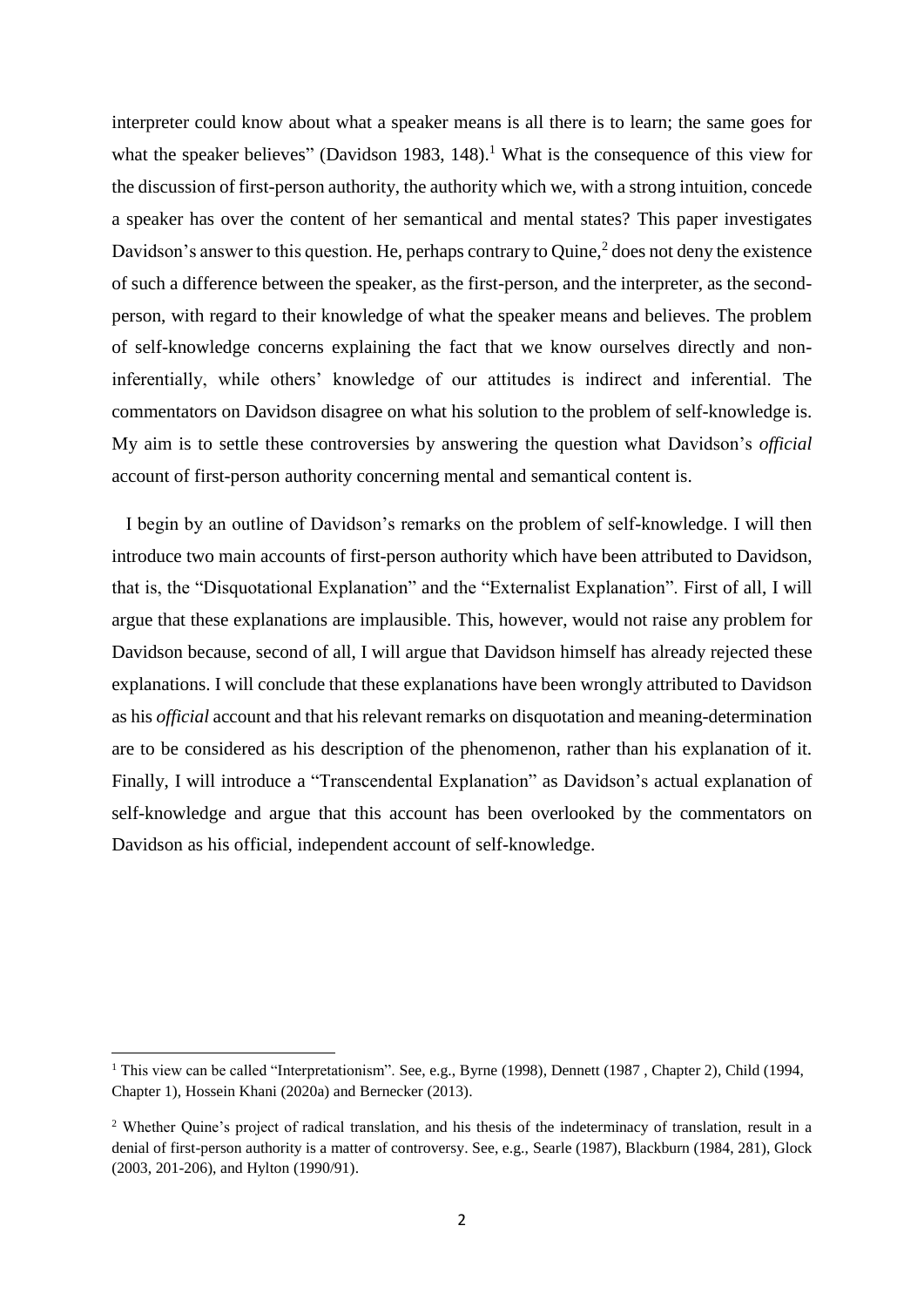## **2. Davidson on Self-knowledge**

In his paper, "First Person Authority" (1984a), Davidson introduces the problem of selfknowledge as follows:

When a speaker avers that he has a belief, hope, desire or intention, there is a presumption that he is not mistaken, a presumption that does not attach to his ascriptions of similar mental states to others. … What accounts for the authority accorded first person present tense claims of this sort, and denied second or third person claims? (1984a, 3)

Davidson seeks an explanation of such an asymmetry between the attributions of certain attitudes to ourselves and the attributions of similar attitudes to others, the existence of which we intuitively concede. In particular, Davidson is after an answer to this question: "What explains the difference in the sort of assurance you have that I am right when I say 'I believe Wagner died happy' and the sort of assurance I have?" (1984a, 11). He calls this asymmetry in knowledge of belief the "basic asymmetry" (1984a, 12).

 Davidson's explanation of thin basic asymmetry, or the asymmetry in the sort of guarantee my interpreter and I have of the correctness of my self-ascriptions, involves the process of interpretation, meaning-belief relation and holding-true attitudes. For Davidson, "to speak is to express thoughts" (1975, 155). Having granted that, he states that when a speaker utters a sentence, the interpreter assumes that the speaker holds her sentence to be true on that occasion and she does so for two reasons: "A speaker holds a sentence to be true because of what the sentence (in his language) means, and because of what he believes" (1973, 134).<sup>3</sup> Now, as Davidson continues, "if you or I or anyone knows that I hold this sentence true on this occasion of utterance, and she knows what I meant by this sentence on this occasion of utterance, then she knows what I believe – what belief I expressed" (1984a, 11). This means that if my interpreter knows that I hold my uttered sentence to be true and if he knows what I mean by it, he would know what belief I have expressed by uttering it. Davidson's first assumption is that "we can assume without prejudice that we both know … that on this occasion I do hold the sentence I uttered to be true" (1984a, 12). For him, no interesting asymmetry in knowledge of mental content has yet emerged because my interpreter and I are both granted knowledge of the fact that I hold this sentence to be true on this occasion. Things are otherwise, however,

<sup>3</sup> See also Davidson (1974a, 142, 144-145, 152), (1975, 161-162, 167) and (1983, 147).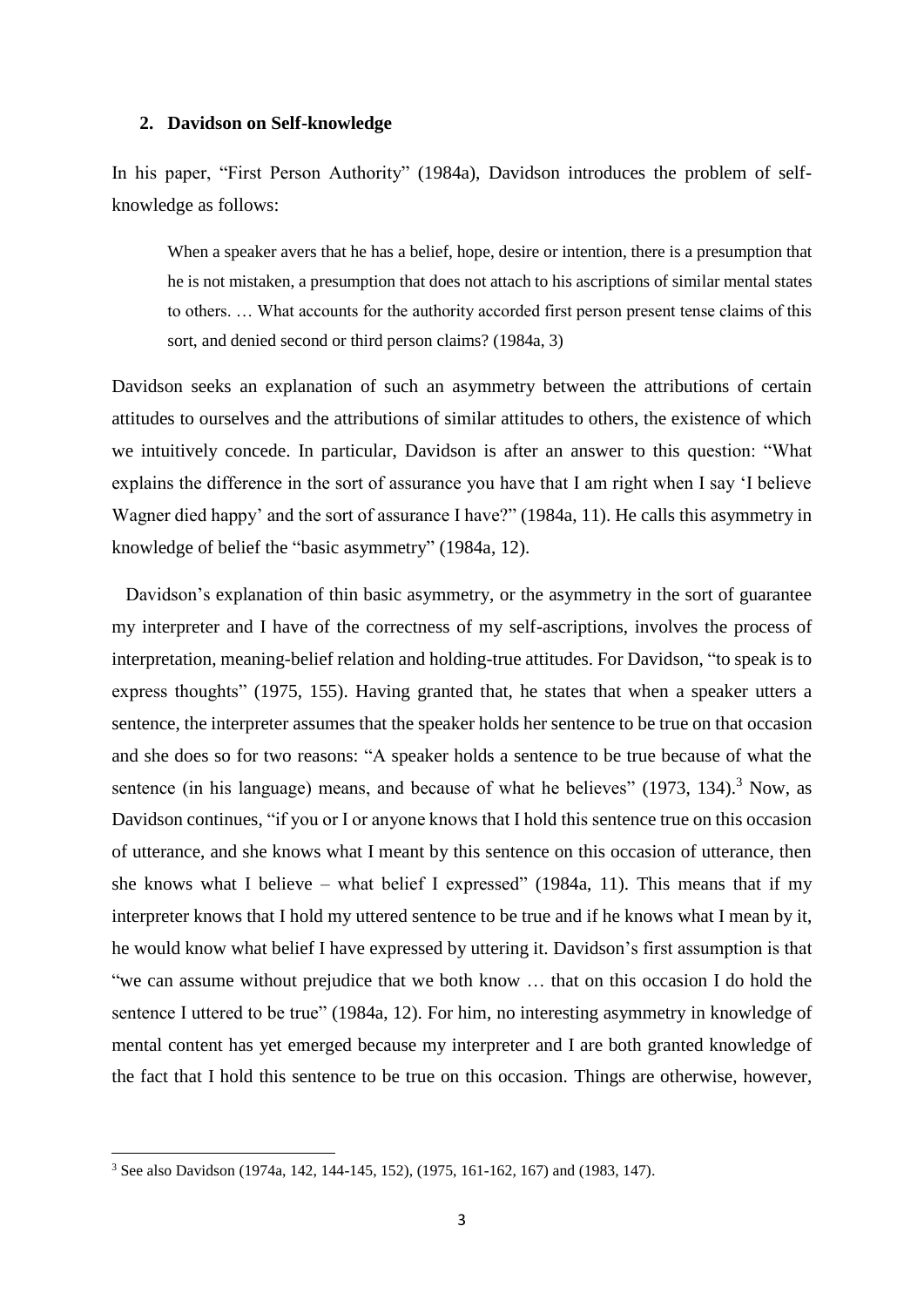with respect to our knowledge of what I believe: "On these assumptions, I know what I believe, while you may not" (Davidson 1984a, 12). This is the basic asymmetry that he aims to explain.

 Davidson's next step to explain the belief-asymmetry is this: "The assumption that I know what I mean necessarily gives me, but not you, knowledge of what belief I expressed by my utterance" (1984a, 12). There is something that assures us of the fact that I am almost always right about what I mean by my utterance and if so, I would be almost always right about what belief I express by it, while there is no such an assurance for the interpreter. The question, however, is what does explain the difference in knowledge of meaning between me and my interpreter? Let's call this asymmetry the "meaning-asymmetry".

 At this point, the consensus on how Davidson's account proceeds disappears. In what follows, I will first introduce and criticize a reading of Davidson's explanation of the meaningasymmetry which construes it as essentially relying on his remarks on disquotational specifications of meaning. This reading has been offered by a majority of the commentators on Davidson's account, such as Wright (2001, 348-350), Thöle (1993), Picardi (1993), Beisecker (2003) and Hacker (1997). I call it the "Disquotational Explanation" and will argue that not only is such an explanation implausible in general, but Davidson himself has argued against it. Such a construal of Davidson's remarks on self-knowledge fails to distinguish between the situations in which he is *describing* the problem of self-knowledge and the situations in which he is offering his own *explanation* of it. There is also another reading of Davidson's explanation offered by, for instance, Child (2007, 2013), Beisecker (2003), Jacobsen (2009), Shoemaker (1996), Macdonald (1995) and Gallois (1997), who claim that Davidson's explanation actually arises from his remarks on semantic externalism. I will discuss this explanation in Sections 5 and 6.1 and argue that this explanation suffers from more or less similar problems. Finally, I will seek for an alternative explanation in Davidson's works and argue that the sort of explanation that Davidson has had in mind has been a sort of "Transcendental Explanation", which can explain the meaning-asymmetry in a way free from the problems which the above two readings face. I will end the paper by responding to Child's objections to the attribution of such an explanation to Davidson. Let's start by the Disquotational Explanation.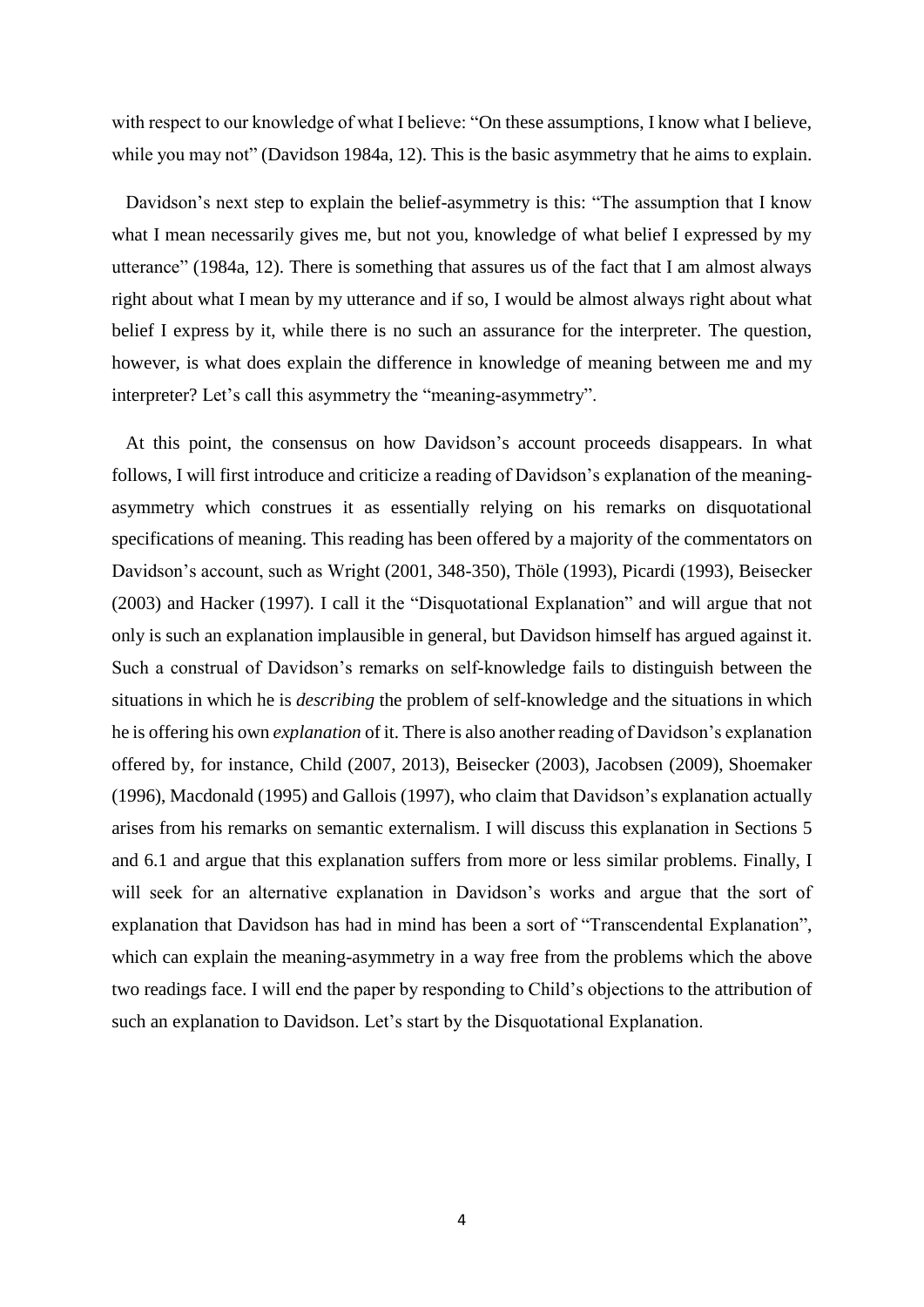# **3. The Disquotational Explanation of Self-Knowledge**

How does Davidson explain the difference between me and my interpreter in the sort of assurance we have about the fact that I am right in my self-ascriptions of meaning? Davidson, at some point, states that

the speaker, after bending whatever knowledge and craft he can to the task of saying what his words mean, cannot improve on the following sort of statement: "My utterance of 'Wagner died happy' is true if and only if Wagner died happy". An interpreter has no reason to assume this will be *his* best way of stating the truth conditions of the speaker's utterance. (1984a, 13).<sup>4</sup>

This passage has given rise to a sort of reading of Davidson's explanation of the meaningasymmetry which can be introduced as follows. Suppose that a speaker, X, utters "two plus two equals four". In the case of an interpreter's attributing meaning to X's utterance, we will have the following sort of specification of what  $X$ 's utterance means:

# (I) X means *two plus two equals four* by her utterance of "two plus two equals four".<sup>5</sup>

Even this disquotational specification of what X means by her utterance can be overturned by further evidence of interpretation. For example, by borrowing the example Kripke's Wittgenstein's sceptic works with in the second chapter of Kripke's book (1982), it is possible that the interpreter later finds out that X answers by "5", rather than "125", to the question "57 + 68 =?". The speaker seems to mean something else, e.g., *quus*, and not *plus*, by "plus". In this case, the evidence leads the interpreter to modify his interpretation and use a different sentence in order to give the truth-condition of the speaker's uttered sentence:

(II) X means *two quus two equals four* by her utterance of "two plus two equals four".

Any specification of what X means by her words, from the interpreter's point of view, is hostage to evidence and apt to further "improvement" or "modification". However, and this is the main point of the Disquotational Explanation, the same cannot be true in the case of *selfascriptions* of meaning, for instance, when we have the following specification:

 $\overline{a}$ 

<sup>4</sup> See also Davidson (1989, 66).

 $5$  Or "X's utterance of 'two plus two equals four' is true if and only if two plus two equals four".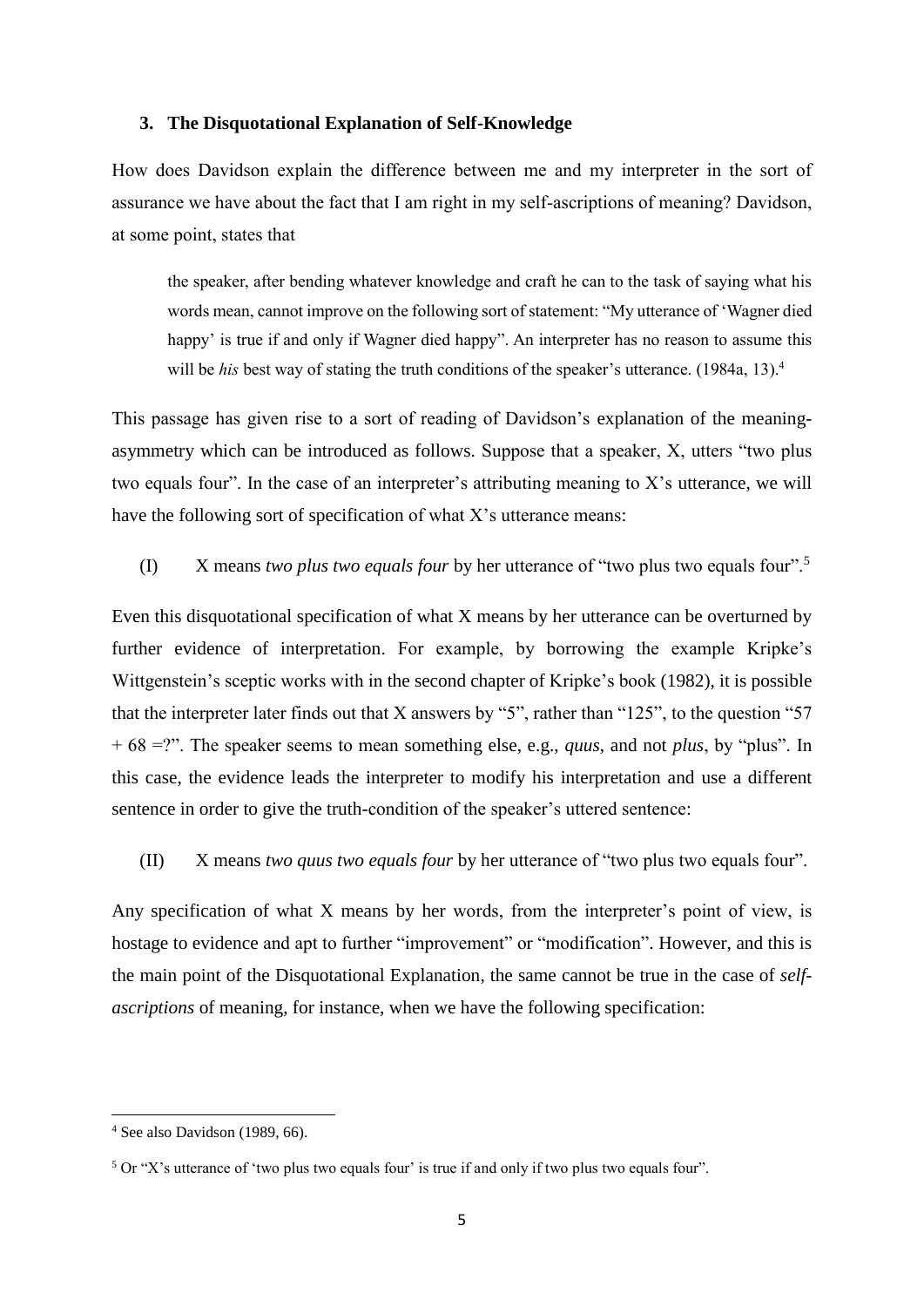(III) I (presently) mean *two plus two equals four* by my utterance of "two plus two equals four".

There is no possibility of mismatch between the right-hand side and the left-hand side sentences in (III): any evidence which appears to be suggesting a re-interpretation of the right-hand side sentence will supposedly suggest the same re-interpretation of the left-hand side sentence. Any evidence suggesting that "plus" means *quus* applies to the mentioned sentence (on the right) as well as the used sentence (on the left). This is the reason why, for instance, Wright construes Davidson's account as follows: while the interpreter's attribution of meaning to me, "even one that uses that very sentence to specify the content in question, is hostage to the evidence of interpretation", "when I use a sentence to specify disquotationally what *I* mean by it, there is no such hostage" (Wright 2001, 348). Wright continues:

For whatever interpretation may teach you about the content I attach to the sentence in question will apply to both the mentioned and the used occurrences in my specification: whatever I mean by a sentence, S, I am guaranteed to be able to say with perfect accuracy what that sentence means merely by using it. ... I am uniquely assured of no error in the specification of *what* I believe. (2001, 348)

In a similar vein, Thöle also states that "we should certainly agree with Davidson that [the disquotational] way of telling the meaning of a sentence provides the speaker, but not the interpreter, with a *secure* method for saying what he means" (1993, 245). Thus, the difference in the sort of assurance which me and my interpreter have of my being right about what I mean by my utterances comes from the fact that disquoting my uttered sentence and using it to specify what it means guarantees my success in correctly specifying what I mean by it, while there is no guarantee that doing the same thing in the case of the interpreter results in a correct interpretation of my utterance. The speaker's best and only way to specify what she means by her utterance is to specify it in the disquotation way, while the interpreter's best and only way to specify the meaning of the speaker's utterance may not always be to specify it in the disquotational way. And supposedly this makes the speaker immune to errors of the sort the interpreter is always susceptible to.

 In what follows, I will argue for two claims: (1) The Disquotational Explanation is an implausible account of self-knowledge. (2) More importantly, Davidson himself has rejected such a sort of explanation of self-knowledge.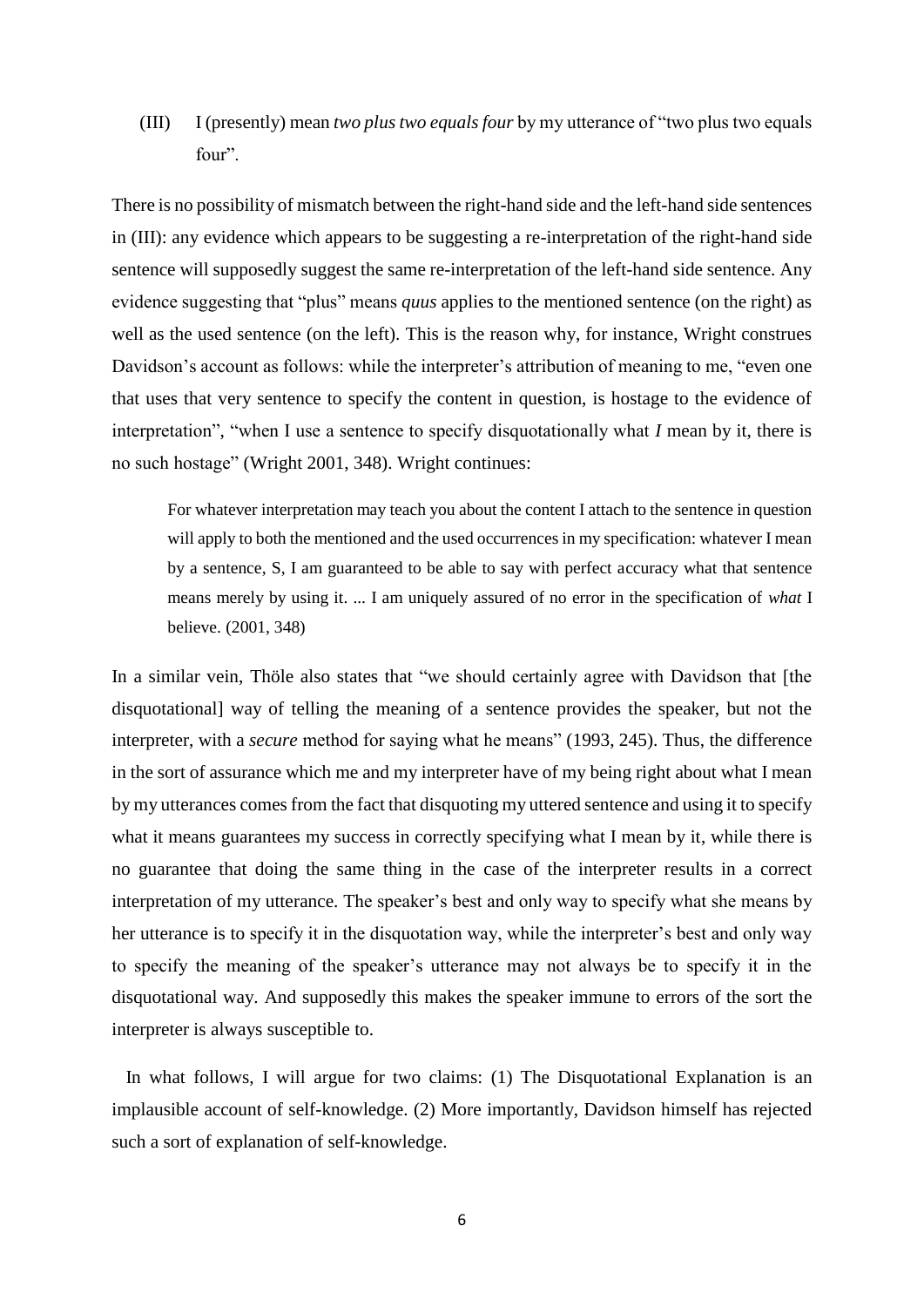## **4. On the Disquotational Explanation**

The first point to note is that the Disquotational Explanation results in the infallibility of the speaker's authoritative knowledge of what she means and believes, while this is a claim that Davidson explicitly rejects: "First person authority is not infallible" (Davidson 1984a, 13). Davidson denies what Wright's and Thöle's readings attribute to him, i.e., that "I am uniquely assured of no error in the specification of *what* I believe", as Wright said above, or that "the speaker, but not the interpreter, [is provided] with a *secure* method for saying what he means", as Thöle said. Rather, for Davidson, I am *not* guaranteed with any immunity to error about what I mean and believe. The speaker is not always right because she may fail to speak in a way understandable to her interpreter: "It is possible for the evidence available to others to overthrow self-judgements" (Davidson 1984a, 4). According to Davidson, a speaker can be said to be successfully meaning something by her utterance if her utterance is interpreted as she intends.<sup>6</sup> Otherwise, the speaker fails to mean anything at all and we can thereby say that the speaker has just thought, or it just seemed to her, that she meant something by her words. As Davidson puts it, "the speaker may fail in this project [of remaining interpretable to others] from time to time; in that case we can say … that he does not know what his words mean" (1984a, 13). It is also important to note that Davidson's claim here is not that the words have a meaning but the speaker fails to know it. Rather, there would be no meaning to be known at all. This is part of the reason why I think Child's (2007) interpretation of Davidson's account of self-knowledge is problematic, according to which Davidson believes that there are cases in which my utterance has a meaning but I have no knowledge of what that meaning is, such as the cases in which the speaker intends to use her words in accordance with a socially accepted way. For Child, in this situation, the speaker knows her intention to use her words in that way, but since "she has no special, authoritative way of knowing what the word does mean on others' lips, she has no special, authoritative knowledge of what it means on her lips, either" (2007, 163). This is not a claim that Davidson endorses. For Davidson, it does not matter how a speaker uses her words, that is, whether she uses them in a socially accepted way or not; what matters is that the speaker fails to mean anything by her words *if* she fails to speak in an interpretable way. I will say more about this below and in Section 6.1.

1

<sup>&</sup>lt;sup>6</sup> According to Davidson, "if the speaker is understood he has been interpreted as he intended to be interpreted" (1986, 93). See also Davidson (1986, 97, 99, 101, 1994, 120, 1991), and (1992, 111-112, 116, 1987, 28).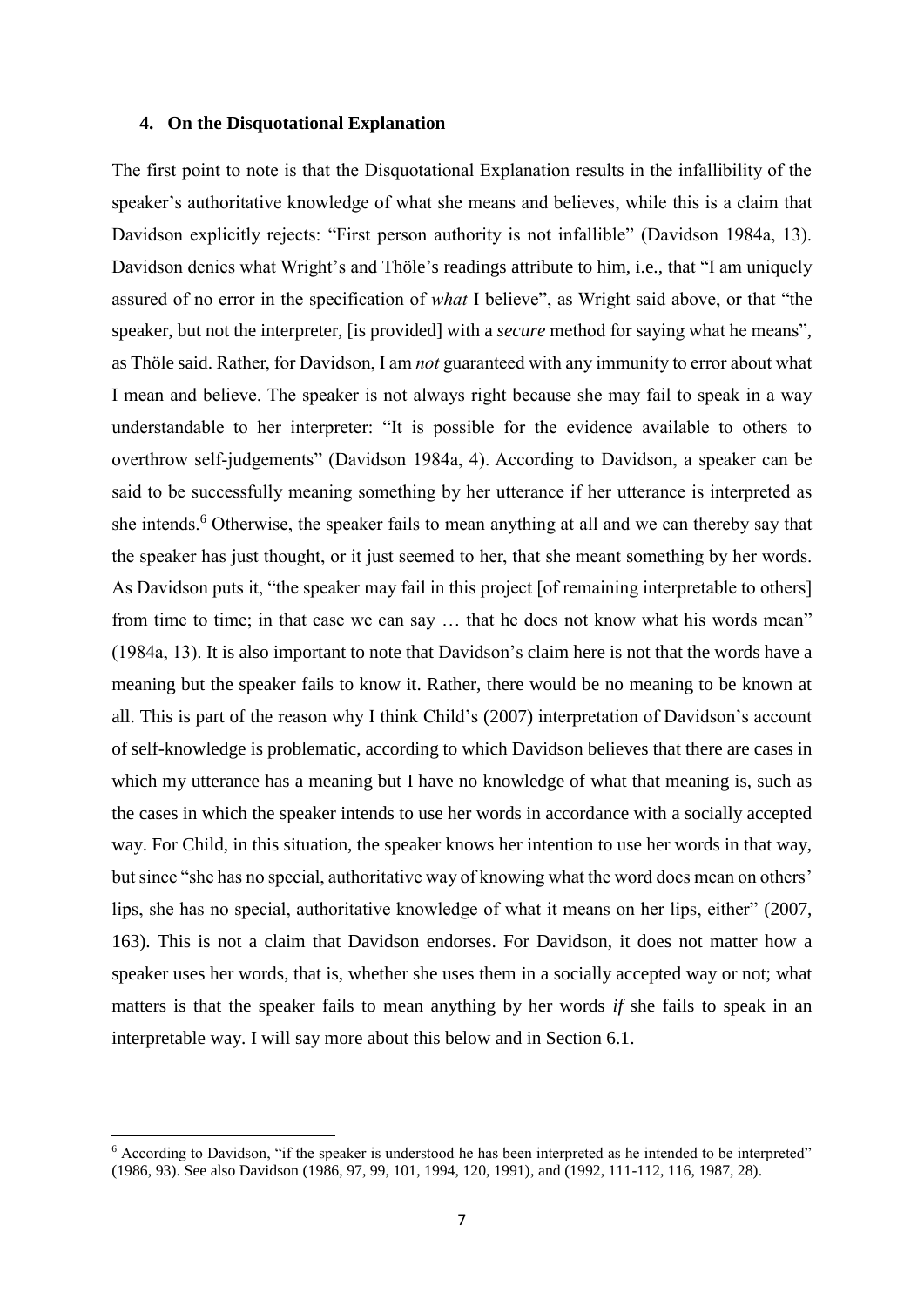More importantly, there are two main questions regarding the Disquotational Explanation which need to be answered by Davidson *if* it is the view that he officially holds: (I) Suppose that when the speaker makes a self-ascription of meaning, she does so in the disquotational way. Is doing so *sufficient* to show that she knows what she means by her utterance? (II) For the speaker, in order to specify what she means by her utterance, is it *necessary* that she does so in the disquotational way? Let's start by the question about sufficiency.

Consider this statement:

 $\overline{a}$ 

(IV) I mean *Está lloviendo* by my utterance of "Está lloviendo".

This statement is always true. But the point is that I can always give the meaning of *any* sentence like this by simply disquoting it on the left-hand side of the statements like (IV). I, however, *ex hypothesi* do not know what "Está lloviendo" means. Although I do not know what the sentence means, I will always be right in so specifying the truth-condition, that is, the meaning of that sentence.<sup>7</sup>

 One may object that here, *ex hypothesi*, the speaker does not know Spanish – she is an English speaking speaker – and thus she does not *understand* what that sentence means. But this is the whole point of the example. It may be better to rewrite (IV) as follows:

# (V) I mean *Está lloviendo* in Spanish by my utterance of "Está lloviendo".

The speaker may not know the language but she is still capable of using the disquotational method to *correctly* specify what that sentence means. The speaker's ability to disquotationally specify the meaning of such sentences does not show that she has any authoritative, noninferentially knowledge of what her utterance means. For instance, Child (2013) has claimed that Davidson's point on disquotational specifications of meaning in the case of self-ascriptions is to be read as claiming something like the following: "Suppose … I *know* what it means. Then

 $^7$  This problem can be put in terms of the difference between knowing-how and knowing-that, that is, the difference between the speaker's knowing that "S" means *S* and the speaker's knowing how to use S. Knowing how to use S to specify what "S" means is one thing, knowing what "S" means is another. The Disquotational Explanation reduces knowing-that to knowing-how: *as if* once I know how to use S to specify the meaning of "S" by simply disquoting "S", I thereby know what "S" means; *as if* knowing how to use S is all we need to explain the speaker's authoritative *knowledge* of what "S" means. As indicated above, this would not suffice to show that the speaker knows what "S" means. I am thankful to an anonymous referee for this journal for drawing my attention to this point. On this distinction, see also Jacobsen (2009).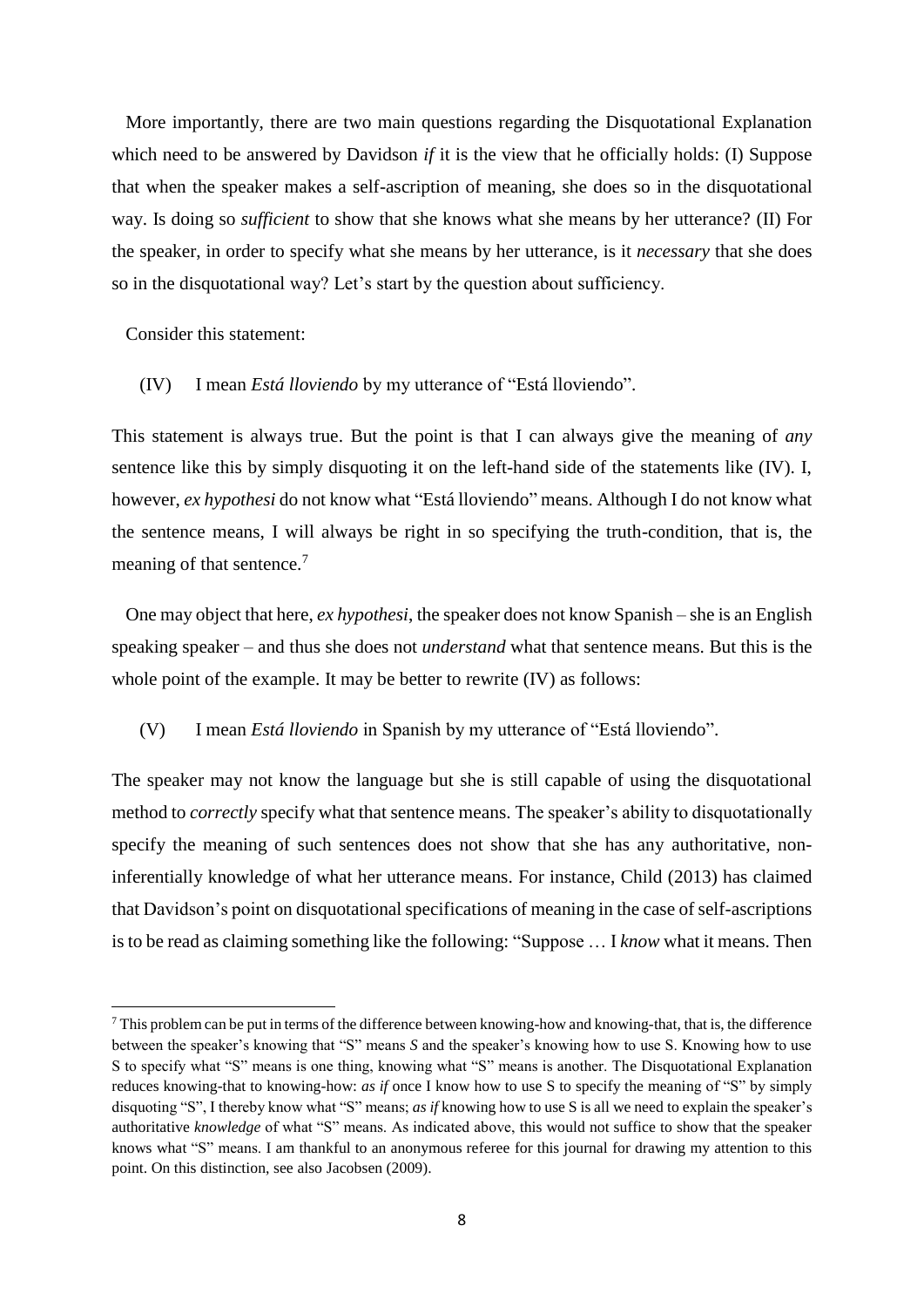I can use that sentence to state its own meaning in a way that is proof against the kind of error to which I am vulnerable when I use my words to state the meanings of someone else's words" (2013, 538, emphasis added). This claim, however, is question-beginning because it presupposes what was promised to be explained, that is, the speaker's knowledge of what her utterance means. This explanation fails to explain the essential difference which we already concede there is between the speaker's knowledge of the meaning of her utterance and the interpreter's knowledge of what the speaker's utterance means. We were after explaining what makes it the case that I have non-inferential *knowledge* of what I mean. But, instead of explaining that, we have presupposed that she does already know what she means and that if she does know what she means, she can specify it by using the disquotational method. Not only is this explanation question-begging, but it also results in taking the speaker to be *infallible*, immune to error in specifying the meaning of her utterances; as previously indicated, this is a claim that Davidson rejects.

 One may insist that the speaker, but not the interpreter, is bound to specify the meaning of her utterance in the disquotational way *because* the speaker is to use the same language, her own language, to specify the meaning of her own words, while the interpreter has his own idiolect, or in this sense, his own language to specify the meaning of the speaker's utterance. But this move does not work either. For it would not be impossible to imagine that the speaker's and the interpreter's languages are the same, even their idiolects.<sup>8</sup> For instance, assume that they are identical twins who have learnt their first language under the same kind of (triangular) situation. On this scenario, they both mean the same thing by the same words: they both mean *arrangement* by "arrangement", *green* by "green", and so on. We can say that they are almost alike in being immune to errors about the meaning of one another's utterances because they are both capable of disquotationally specifying what the other's utterances mean. They both know what the other's sentences mean because their languages are the same. The point is that, even in this situation, we still *need* an explanation of self-knowledge because the asymmetry does not disappear in this case. The reason is that although supposedly they speak the same language, mean the same thing by the same words, and know what those words mean, the speaker knows what she means by her utterance in a different way. The interpreter lacks such non-inferential authoritative knowledge, though he, like the speaker, is capable of specifying what the speaker means by her utterance by employing the disquotational method. The original asymmetry is

<sup>8</sup> On this possibility see Ludwig (1994, 388-389).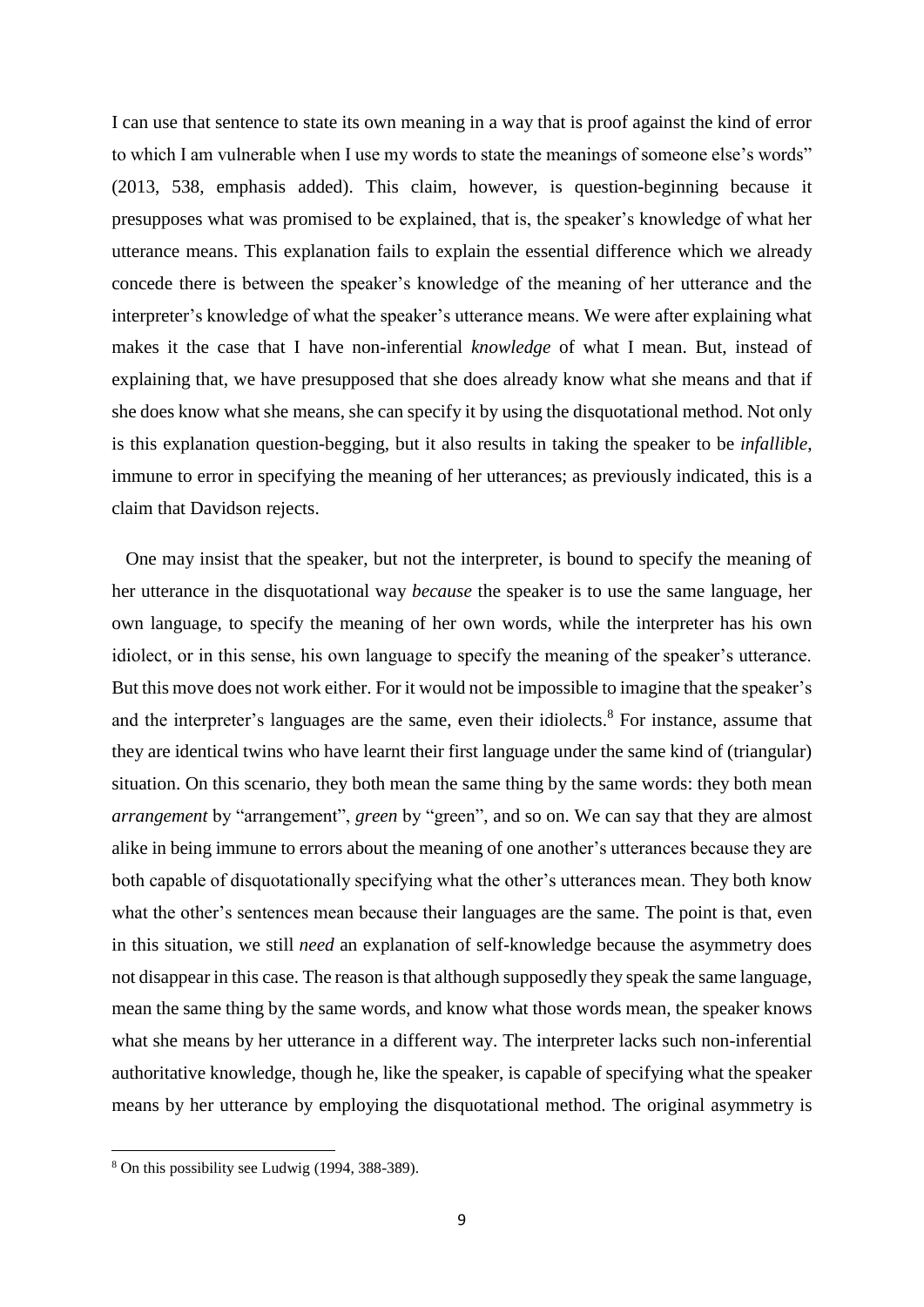left unexplained. These points are related to my second question as to whether it is *necessary* that self-ascriptions of meaning are specified disquotationally.

 It seems that the asymmetry exists even when the way in which the speaker can specify what she means by her words is *not* best specifiable in the disquotational way. Recall Davidson's example of Mrs. Malaprop: she meant *a nice arrangement of epithets* when she uttered "A nice derangement of epitaphs".<sup>9</sup> According to Davidson, the hearer usually has no problem understanding what Mrs. Malaprop means by her utterance if there is enough evidence and clue for him to reach Mrs. Malaprop's *intended* interpretation of the utterance. Surely there is still this difference: Mrs. Malaprop non-inferentially knows what she means by her utterance, while the interpreter, as Davidson says, relies on evidence, observation, and much general information to successfully interpret Mrs. Malaprop's utterance. The sentence that Mrs. Malaprop uttered was "A nice derangement of epitaphs". When could we say that the interpreter has *correctly* interpreted this utterance? According to Davidson, we can say so only when the interpreter interprets Mrs. Malaprop's utterance as meaning *a nice arrangement of epithets*, since, *ex hypothesi*, this is the way Mrs. Malaprop intends her utterance to be understood. Now, can't we say that Mrs. Malaprop knows herself to mean *epithet* by "epitaph", or *arrangement* by "derangement"? I believe, on Davidson's view, we can and, in what follows, I will argue for why it is so.

 For Davidson, we use the same words to mean different things every day and our hearers have no trouble understanding what we say.<sup>10</sup> Mrs. Malaprop has non-inferential knowledge of what she means by "epitaph"; and note that what she means by it is not *epitaph*. We can say that she cannot generally *improve* on the following sort of statement:

(a) I mean *epithet* by "epitaph".

There is no problem in saying that her language (idiolect) includes both such words. But the point is that if she uses the disquotational method, she *fails* to specify what she really intended to mean by this utterance. She is not bound to specify what she means *only* in the disquotational way. This is so while her interpreter has no immediate reason to take either of the following statements as offering his best interpretation of Mrs. Malaprop's utterance of "epitaph":

<sup>9</sup> See Davidson (1986, 90, 94-95, 103-104) and (1994, 115).

<sup>10</sup> See Davidson (1986, 89-90, 98-99) and (1994, 115).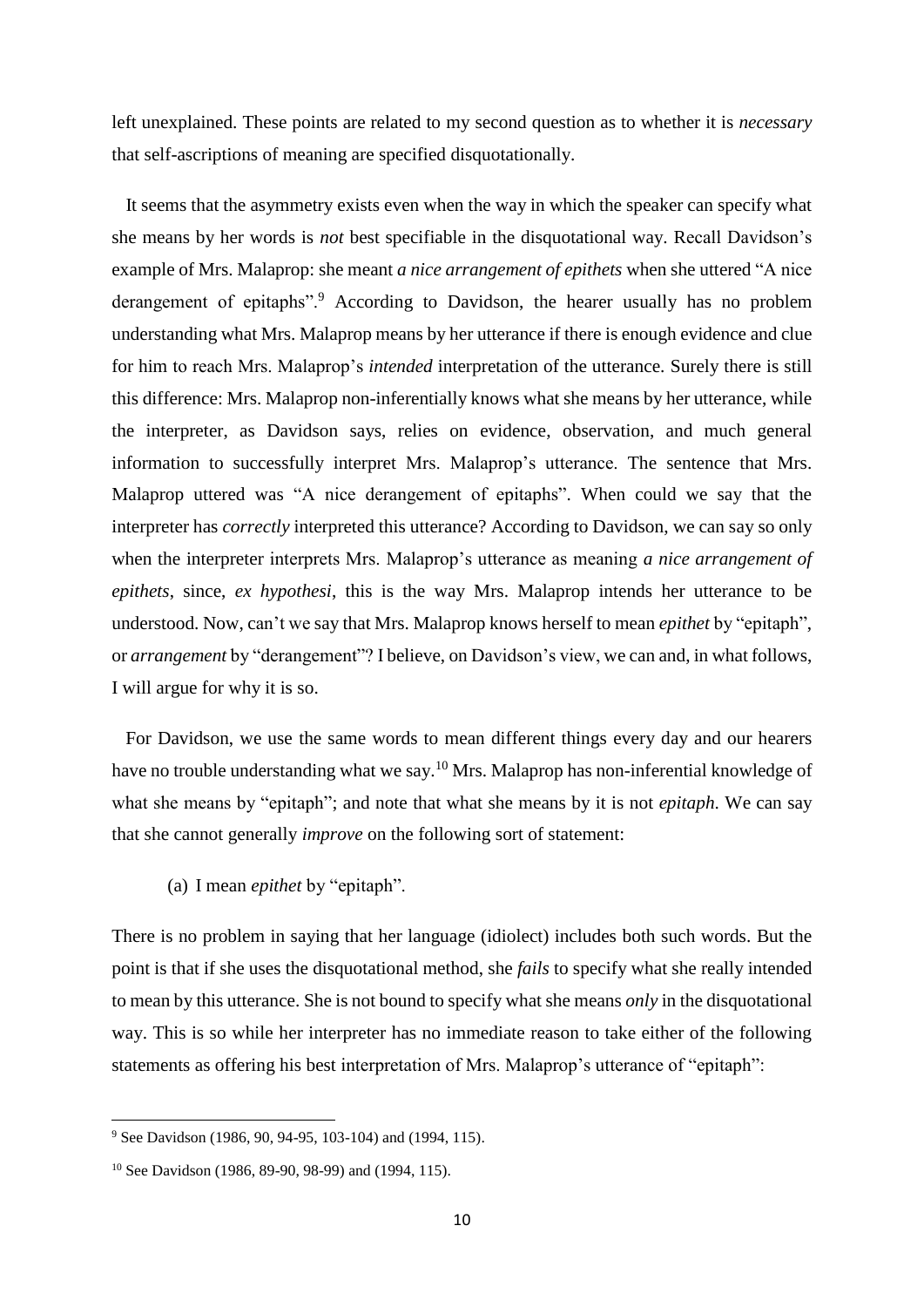- (b) Mrs. Malaprop means *epitaph* by "epitaph".
- (c) Mrs. Malaprop means *epithet* by "epitaph".
- (d) Mrs. Malaprop means *epiphany* by "epitaph".

The interpreter might choose one of the above or other interpretations of Mrs. Malaprop's utterance and check its plausibility against further evidence. However, this is not what happens in the case of Mrs. Malaprop's self-ascriptions of meaning. This is exactly the kind of asymmetry that was supposed to be explained and this asymmetry has nothing to do with the claim that Mrs. Malaprop's self-ascriptions of the meaning of her utterances are to be disquotational. This claim is perfectly compatible with, and actually follows from, Davidson's later view of meaning. In order to see how, let's focus a bit more on this view, especially on the Davidsonian distinction between "first (or literal) meaning" and "speaker-meaning".

 Davidson believes that "meaning … gets its life from those situations in which someone intends (or assumes or expects) that his words will be understood in a certain way, and they are" (1994, 120). This notion of meaning is what Davidson calls that of "literal" or "first" meaning of utterances: "How he intended to be understood, and was understood, is what he, and his words, literally meant on that occasion" (Davidson 1994, 120). It is called "first meaning" (Davidson 1986, 91) because this is the meaning that the interpreter should grasp first if he is to be able to understand other meanings, intentions, subsequent effects and ulterior purposes the speaker has in mind when she utters those words. Let's call these the "speakermeanings" (Davidson 1986, 91). For instance, her friend may use Mrs. Malaprop's utterance of "That's a nice derangement of epitaphs" to make an irony, a complement, and the like.<sup>11</sup> None of these can be understood if he fails to interpret Mrs. Malaprop's utterance as meaning that *that's a nice arrangement of epithets*. First meaning comes first in the order of interpretation and it is what the uttered words literally mean on that occasion. Davidson clarifies this claim by distinguishing between "passing" and "prior" theories of interpretation:

For the hearer, the prior theory expresses how he is prepared in advance to interpret an utterance of the speaker, while the passing theory is how he *does* interpret the utterance. For the speaker, the prior theory is what he *believes* the interpreter's prior theory to be, while his passing theory is the theory he *intends* the interpreter to use. (1986, 101)

<sup>&</sup>lt;sup>11</sup> On this, see Ludwig and Lepore  $(2005, 265-266)$ .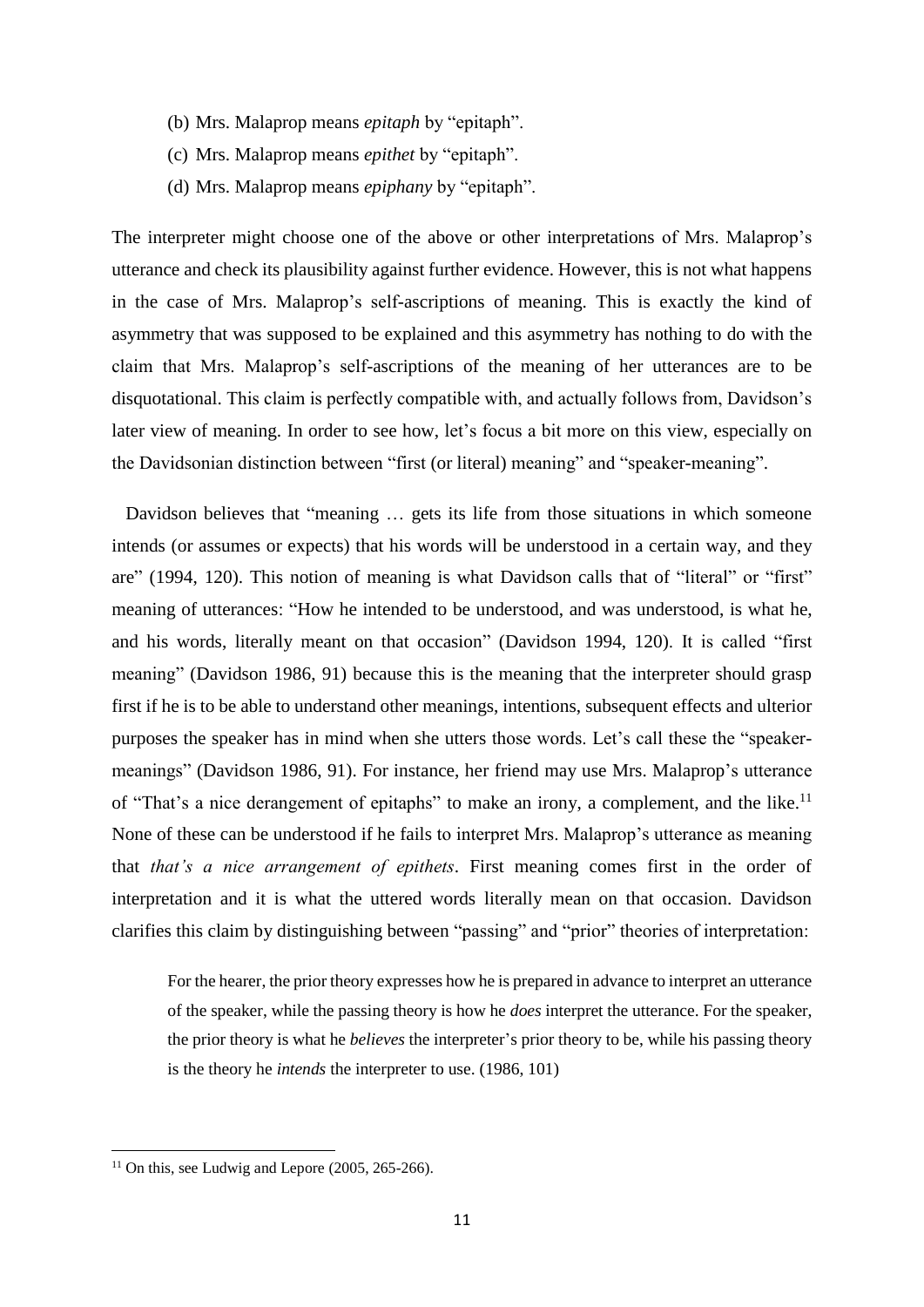For Davidson, "what two people need, if they are to understand one another through speech, is the ability to converge on passing theories from utterance to utterance" (1986, 106). This is just to restate that the interpreter must interpret the speaker's utterance in the way the speaker intended it to be understood. This is the conclusion of Davidson's argument against the sort of view which claims that the existence of, and conforming to, certain conventions about the meaning of words is "necessary to the existence of communication by language" (1984b,  $265$ ).<sup>12</sup> Davidson, however, believes that in order for communication between two people to be successful, conforming to such conventions – or following certain rules determining the correct use of words – is *neither necessary nor sufficient*. It is not necessary because we can understand what Mrs. Malaprop means by "epitaph" on this specific occasion without appealing to the conventional meaning of the word. After all, the conventional, standard, or dictionary-based meaning of "epitaph" is *epitaph*, not *epithet*. Nor is knowledge of the conventional meaning of the words sufficient for the communication between them to be successful because in order to understand what Mrs. Malaprop means by "epitaph", even if she means what "epitaph" conventionally means in her speech-community, we need knowledge and information over and above mere knowledge of what "epitaph" conventionally means: "It is derived by wit, luck, and wisdom from a private vocabulary and grammar, knowledge of the ways people get their point across, and rules of thumb for figuring out what deviations from the dictionary are most likely" (Davidson 1986, 107). For instance, we need to know that Mrs. Malaprop now intends her utterance to be interpreted in the standard way and this requires a sort of knowledge additional to mere knowledge of the conventional meaning of the words.<sup>13</sup> As Davidson says, "even when a speaker is speaking in accord with a socially acceptable theory he speaks with the intention of being understood in a certain way" (1994, 122).

 Davidson believed that the interpreter's and the speaker's passing theories must converge if their communication is to be successful. In the case of Mrs. Malaprop's utterance, as Davidson puts it, "Mrs. Malaprop's theory, prior and passing, is that 'A nice derangement of epitaphs' means a nice arrangement of epithets" (1986, 103). In this passage, Davidson's own example has just provided us with a *non-disquotational specification of meaning* in the case of Mrs. Malaprop's *self-ascription of meaning*. If, according to Mrs. Malaprop's passing theory, she

1

<sup>&</sup>lt;sup>12</sup> Davidson characterizes this view differently in several of his writings. Cf. Davidson (1986, 102), (1994, 110), and (1991, 143).

<sup>&</sup>lt;sup>13</sup> For more on this point, see Hossein Khani (2020b).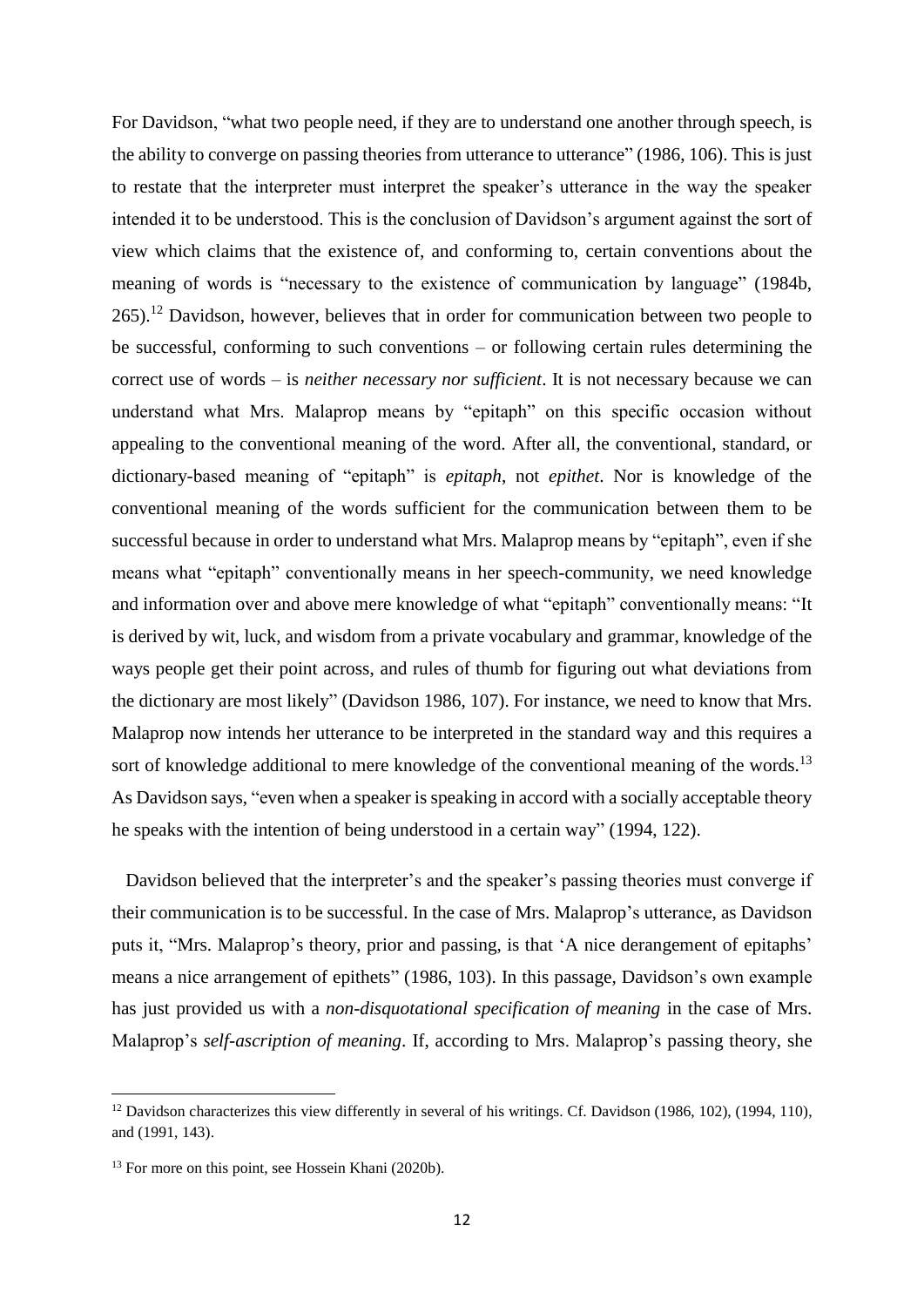means *that's a nice arrangement of epithets* by her utterance of "That's a nice derangement of epitaphs", Mrs. Malaprop's self-ascription of meaning *cannot* be specified disquotationally in this case. From these points it follows that Davidson does not believe that it is necessary that self-ascriptions of meaning are specified disquotationally. As he takes malapropisms and similar phenomena to be "ubiquitous" (1986, 89), the Disquotational Explanation cannot be regarded as his intended explanation of self-knowledge. Attributing this explanation to Davidson as his official account is to misconstrue his view. This is the reason why Davidson confesses that his "article 'First Person Authority' perhaps did not sufficiently emphasize that my 'solution' to the problem about self-attributions of attitudes depended on my theory of meaning" (1993b, 250).

 What I have argued for so far would also rule out another parallel misconstrual of Davidson's account, according to which self-ascriptions of meaning are to be disquotationally specified because it is a *convention* of the speaker's language to do so in such cases. Davidson, as previously indicated, is generally against the views that take the existence of such conventions to be necessary or sufficient for success in understanding what the speaker means by her utterances. His arguments against such Conventionalist (and Communitarianist) views appear first in his paper "Communication and Convention" (1984b), followed mainly by "A Nice Derangement of Epitaphs" (1986), "The Second Person" (1992) and "The Social Aspect of Language" (1994). The limitations of space do not allow me to unpack his criticisms of this view here. But Davidson, in criticizing Strawson's account of self-knowledge, makes a similar point, which also helps to clarify why his explanation of self-knowledge cannot be the Disquotational one.

 For Davidson, it is just an "uninformative and unexplained claim that it is a convention of language to treat self-ascriptions with special respect" (1984a, 10), that "a speaker who sincerely uses a certain sort of sentence must be presumed to be right in what he says" (1984a, 10). Such claims are question-begging because they presuppose what was promised to be explained: they just state that we "should interpret self-ascriptions in such a way as … to assign a special priority to their truth" (Davidson 1984a, 10). However, what reason do we have for treating them in this way? To say this is just to repeat, or *re-describe* the problem: "Selfascriptions have special authority: true; and that is where we began" (Davidson 1984a, 10). To claim that the speaker is bound to disquotationally specify what she means by her utterance, as a matter of conforming to some convention, takes us back to the problem of explaining *why*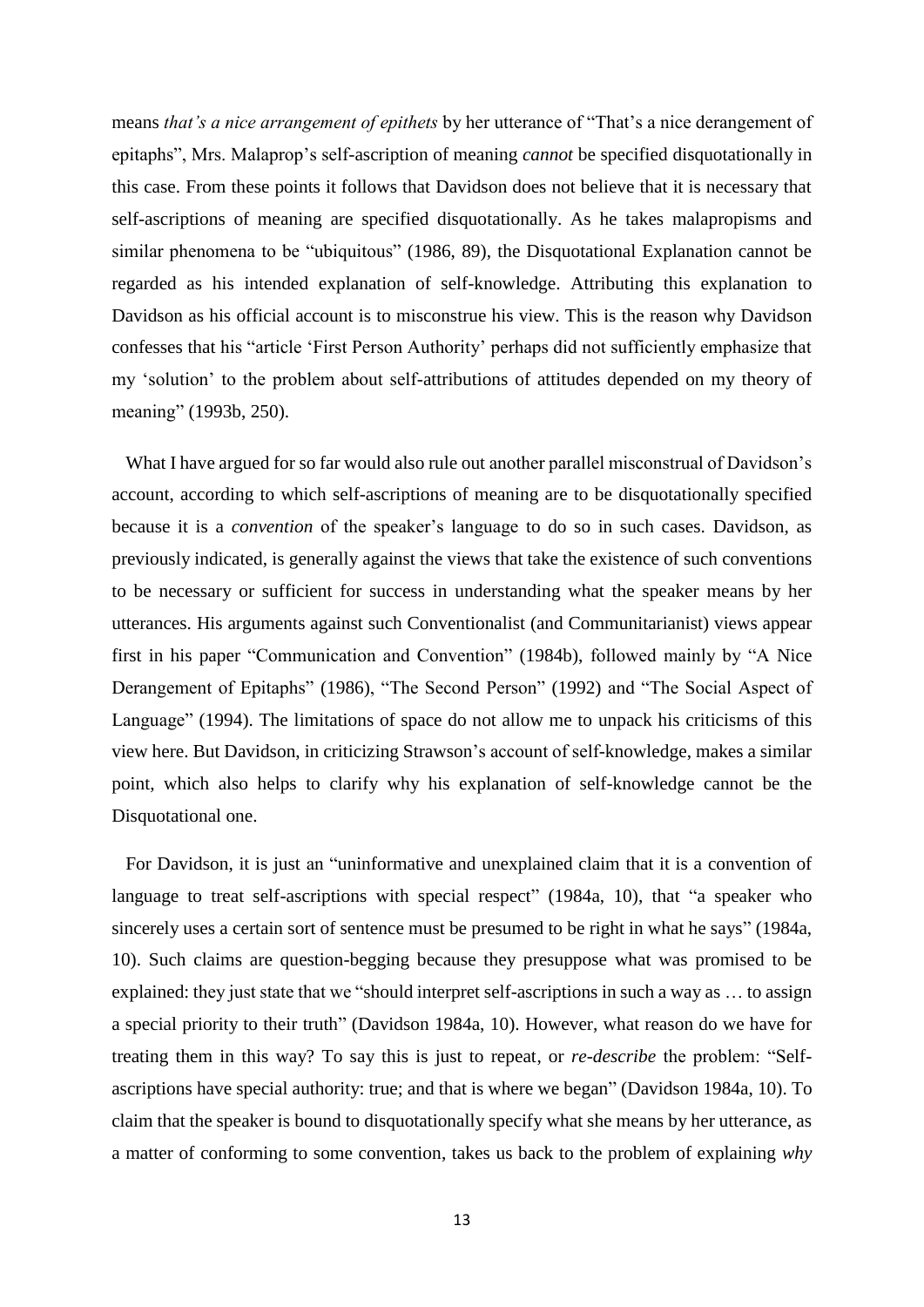there must be such different criteria in the application of the terms like "means that" and "believes that". For Davidson, "we may postulate different criteria of application for the key concepts or words ('believes that', 'intends to', 'wishes that', etc.). But these moves do no more than restate the problem" (1984a, 11). This forms Davidson's main objection to what he calls the "Wittgensteinian views", such as that of Strawson's, which aim to explain the meaning-asymmetry by appealing to the claim that self-ascriptions of meaning (and thus of belief) are not based on evidence or observation, while others' ascriptions of meaning (and belief) to the speaker are.<sup>14</sup> It is the role evidence plays in such ascriptions that supposedly explains the asymmetries in question. Davidson correctly detects a deep problem with such accounts: "This feature of first person authority, suggestive as it may be, does not help explain the authority" (Davidson 1984a, 5). He cites two reasons for this claim. According to the first,

it is a strange idea that claims made without evidential or observational support should be favored over claims with such support. Of course, if evidence is not cited in support of a claim, the claim cannot be impugned by questioning the truth or relevance of the evidence. But these points hardly suffice to suggest that in general claims without evidential support are more trustworthy than those with.  $(1987, 16)^{15}$ 

Nonetheless, I do not think that this claim by itself suffices to rule out the aforementioned Wittgensteinian view since the view after all offers *some* explanation of why we should distinguish between self-ascriptions of meaning and others' ascriptions of meaning to the speaker. Davidson's more important objection to these views is that they invite scepticism about other minds. For him, identifying a concept as the concept it is, for the most part, relies on the sort of application conditions we have for it. "A table" is the concept it is partly because it is (as intended by the speaker on a specific occasion) applicable to certain things only (i.e., tables) and not to other things. If we have two radically different criteria – or application conditions – for supposedly the same concept or expression, or, as Davidson puts it, "if what is apparently the same expression is sometimes correctly employed on the basis of a certain range of evidential support and sometimes on the basis of another range of evidential support (or none), the obvious conclusion would seem to be that the expression is ambiguous" (1987, 16). For Davidson, similar considerations apply to the application of expressions like "believes

<sup>&</sup>lt;sup>14</sup> Wittgenstein's account of the meaning-asymmetry is based on the differences between the rules governing the application of the expressions like "means that" and "believes that" as they are used in different language games. Strawson's account is based on such a Wittgensteinian view.

 $15$  See also Davidson (1984a, 5).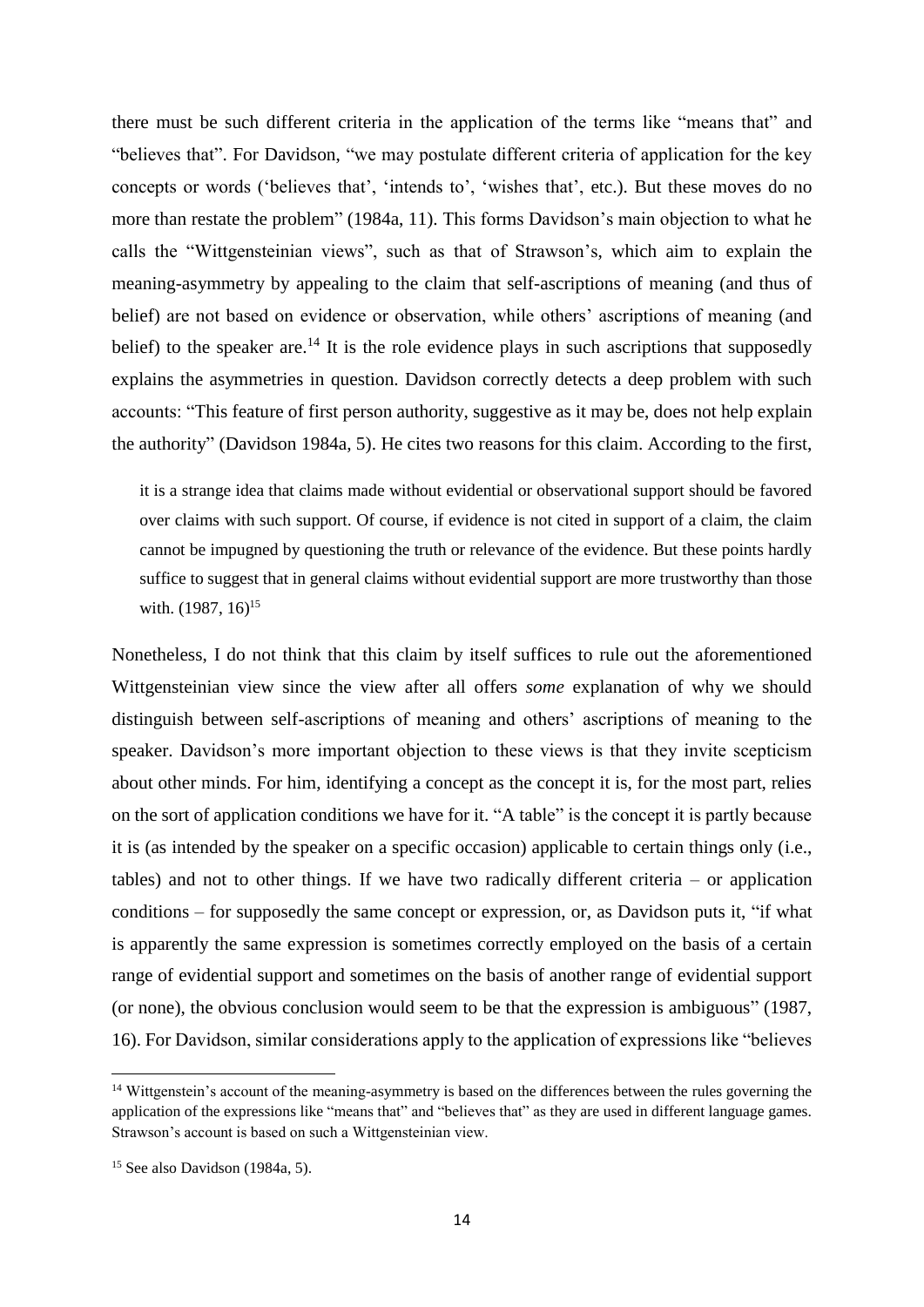that" and "means that". He asks: "Why then should we suppose that a predicate like '*x* believes that …', which is applied sometimes on the basis of behavioral evidence and sometimes not, is unambiguous?" (1987, 16). And if it is ambiguous, we have no reason to assume that it preserves its meaning when used by the speaker in the case of self-attributions of attitudes and by the speaker in the case of attributing them to others. This would invite the sceptic who questions whether the attitudes we are attributing to ourselves are the same as those we attribute to others. This is the reason why Davidson thinks that "Strawson and Wittgenstein had described the asymmetry, but had done nothing to explain it" (1993a, 211).<sup>16</sup> Therefore, for Davidson, all the views which claim that the asymmetry is explained by appealing to the fact that self-ascriptions of meaning are not based on evidence, while others' ascriptions of meaning to the speaker are, "merely restated the asymmetry without explaining it" (1993b, 249). It is easy to see how this objection can be re-applied to the Disquotational Explanation: this account does nothing to explain the asymmetry; it rather offers two radically different criteria for the application of "means that".

 If Davidson's remarks on self-knowledge is to be read as so far suggested, how should we interpret Davidson's claim that the speaker cannot generally "improve" on the statements like "My utterance of 'Wagner dies happy' is true if and only if Wagner died happy"? I think Davidson here is *describing* the meaning-asymmetry in certain cases, rather than explaining it. He is describing the sort of situations in which self-ascriptions of meaning can best be specified by using the disquotational method. Normally, the best I can do is to give the meaning of my utterance by using that sentence. I utter "It's raining" and if I mean *it's raining* by it, this is best specifiable via simply disquoting the uttered sentence. I may, however, mean something different by my utterance. In such cases, as Davidson says, "the speaker … cannot wonder whether he generally means what he says" (1984a, 12). This is, as indicated above, the way Davidson *describes* the asymmetry since the question remains as to what explains such an asymmetry in knowledge of meaning. Therefore, we should carefully distinguish between the situations in which Davidson is offering his own explanation and the situations in which he is merely describing the asymmetry by, for instance, appealing to the notion of evidence, or that of disquotational specifications of meaning.

<sup>16</sup> See also Davidson (1993b, 248-249). For Strawson's account, see Strawson (1959).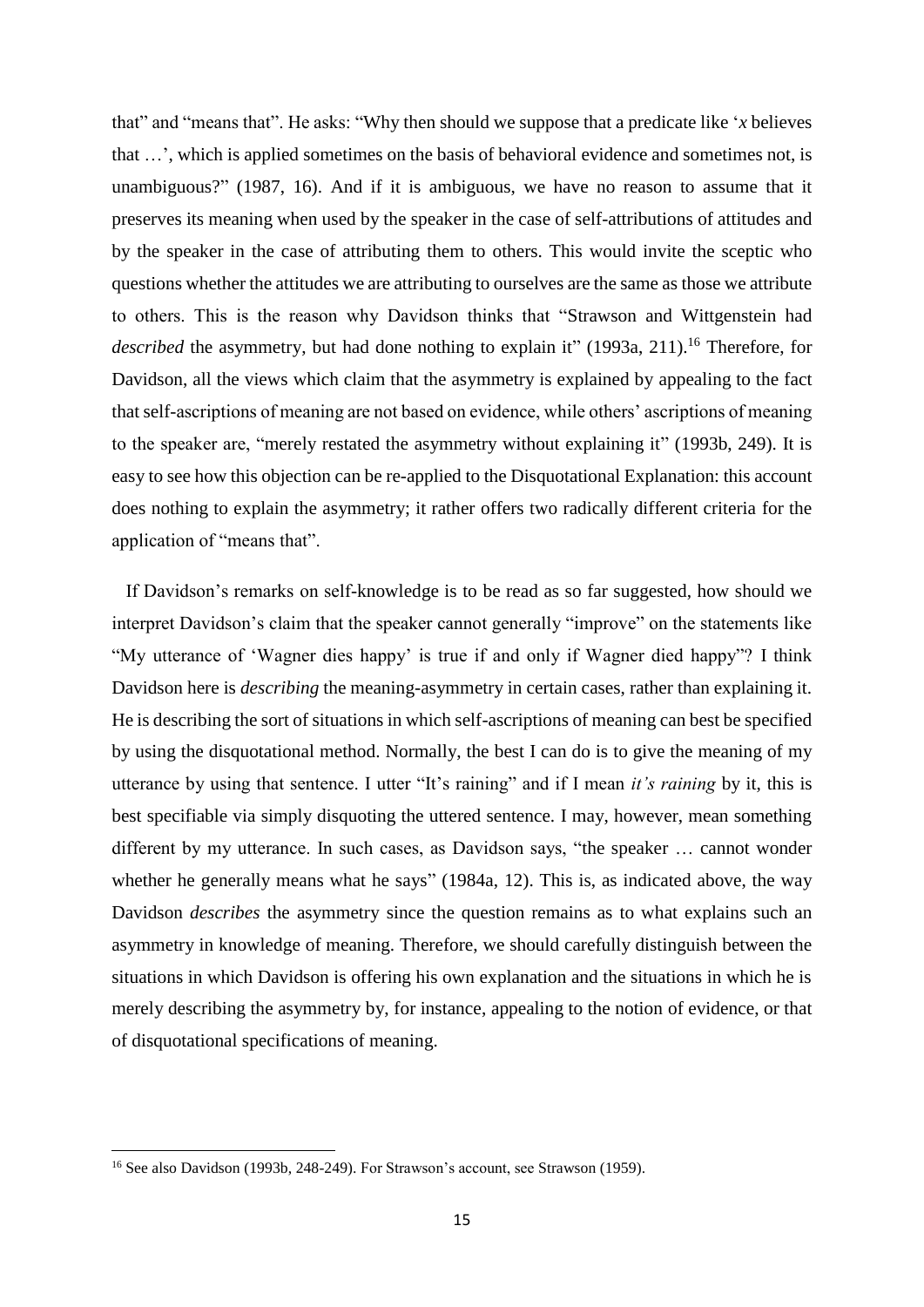So far, I have argued that the Disquotational Explanation is not plausible; nor is it Davidson's official explanation of self-knowledge since it is incompatible with Davidson's fundamental remarks on meaning, communication and self-knowledge. The Disquotational Explanation is not really part of Davidson's *explanans*; rather a re-description of his *explanandum,* though it was not even a comprehensive description of the *explanandum*. Those like Wright (2001, 348- 350), Thöle (1993), Aune (2012, 216-217), Child (2007, 159, 2013, 536), Ludwig and Lepore (2005, 353-354) and many others who claim that Davidson's official explanation comes from his remarks on the disquotational specification of self-ascriptions of meaning and belief have misrepresented Davidson's account: they failed to distinguish between the situations in which he describes the asymmetry and those in which he is explaining it. Before introducing the explanation which I think Davidson has actually had in mind in his discussion of selfknowledge, it is worth considering a different reading of Davidson's account which construes it as an Externalist Explanation of self-knowledge.

### **5. The Externalist Explanation**

It has been claimed that the speaker is always capable of disquotationally specifying what she means by her utterance because the *cause* of her utterance and that of the sentence she *uses* to specify the meaning of that utterance is the same. For instance, Child (2007) states that, according to Davidson, "I will always be able to supplement the disquotational statement by identifying objects or events to which the word applies" (2007, 162). This Externalism Explanation and the Disquotational Explanation are not meant to be mutually exclusive, though the Externalist Explanation does not need to provide support for the Disquotational Explanation or to entail it. As we will see, it can be regarded as an independent explanation claiming that speakers know what they mean by their words because the meaning of their words is determined by the things in the world which typically cause them to apply those words to. However, for similar reasons previously discussed, I think it is already clear that this attempt would not be successful in explaining the meaning-asymmetry and that it cannot be taken to be Davidson's official explanation of self-knowledge. For one thing, Davidson says that "the agent herself … is not in a position to wonder whether she is generally using her own words to apply to the right objects and events" (1987, 37). But, as he emphasizes, by so describing the asymmetry, we have "done nothing to explain it" (1984a, 8) since "it remains to show why there must be a presumption that speakers, but not their interpreters, are not wrong about what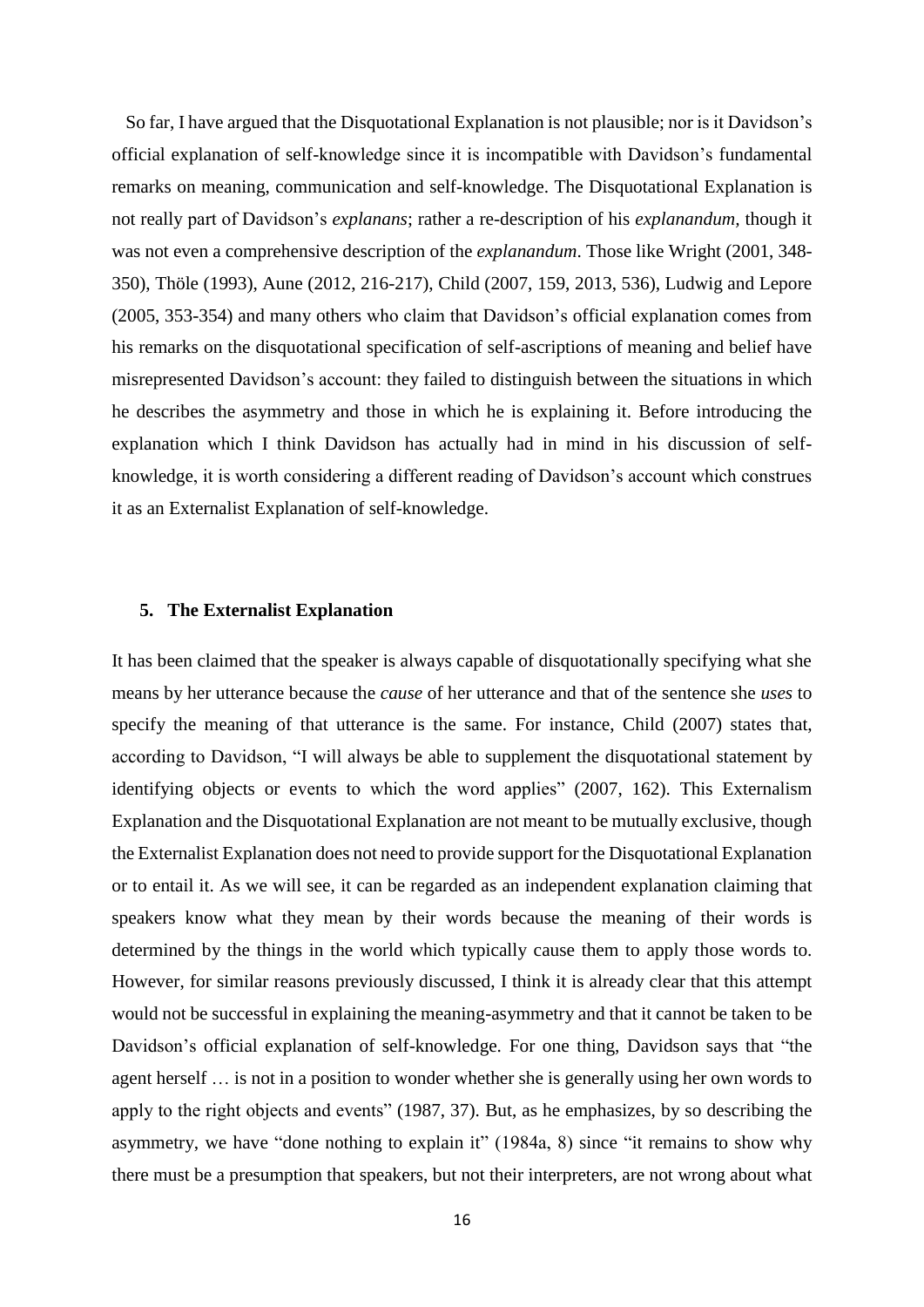their words mean" (1984a, 12) and, considering Davidson's externalism about content, we can add that it remains to show why there must be a presumption that speakers, but not their interpreters, are not wrong in identifying the objects or events to which they apply their words. I agree with Child on his claim that "[e]verything depends on what explains the presumption" (2007, 164); I do not, however, agree with him on the claim that Davidson's explanation of this presumption comes from his (externalist) considerations about meaning-determination. For consider the situation in which two subjects are learning their first language. At least in such basic situations, we can assume that both of them, i.e., the speaker and the interpreter, speak the same language. By way of Davidson's remarks on externalism, this is just to say that they have been (typically) caused by the same things – the same stimuli in the world – to respond in the same way. They both respond by "table", for instance, in the presence of the whole table in view and hence, according to this explanation, they both can be said to mean *table* by that utterance. The problem is that, given all these, the asymmetry is still left unexplained: What does explain the sort of difference there is between the speaker's knowledge of what she means by "table" and the interpreter's knowledge of the meaning of the speaker's utterance? This is a problem very similar to that which was discussed in the case of the Disquotational Explanation.

 Child claims that "[Davidson's] *fundamental* justification for the presumption that speakers generally know what their words mean comes from considerations about meaningdetermination; it does not come directly from considerations about the *process* or *procedure* of interpretation" (2007, 165). Child too seems to overlook the difference between Davidson's description of the asymmetry and his explanation of it. It is true that, for Davidson, "the agent … [cannot] wonder whether she is generally using her own words to apply to the right objects and events" (Davidson 1987, 37). This passage form Davidson is the main reason for Child to attribute the Externalist Explanation to him. But Davidson's treatment of the asymmetry has shown us that this is *not* the way in which the asymmetry can be explained. At most, we are *describing* it. For the problem still is to explain *why* there is such a difference, such a presumption; why does the agent have such authoritative knowledge of the meaning of her words *so determined*? It is one thing to claim that what you mean by your words is partly determined by what cause you to utter those words – given Davidson's externalism, the external causes contribute to the determination of the content. But it is completely another to *explain* why the speaker has authoritative knowledge of such meanings. Does the speaker have authoritative knowledge of the meaning of her utterances simply because of having direct knowledge of the causes of her responses? It is dubious whether we can make a clear sense of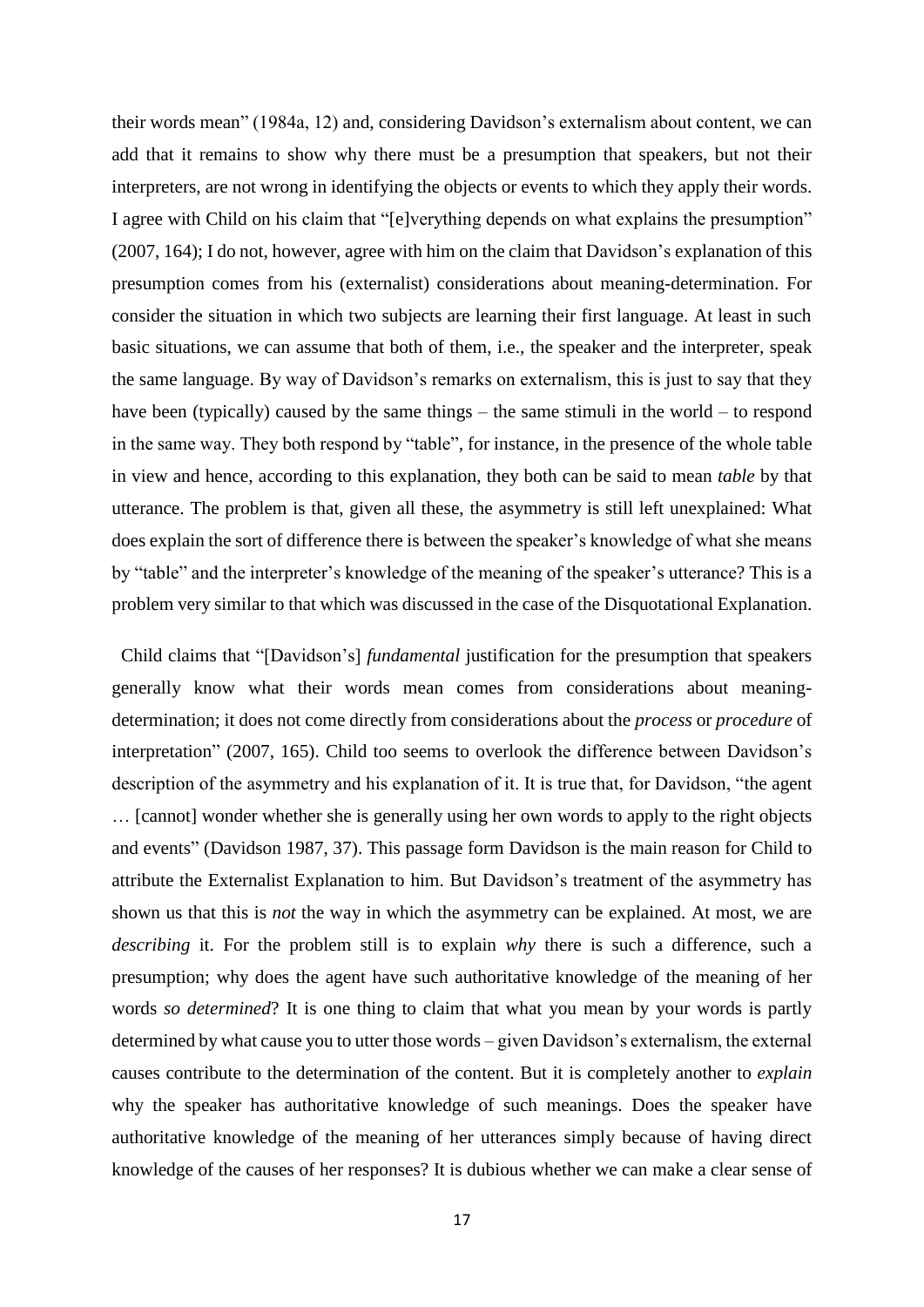the claim that one has direct knowledge of what causes one's responses and a strange enough claim to doubt its whole plausibility. Nonetheless, even given that one can be credited with such knowledge, we can still see that our original problem is merely relocated: What does explain such a difference between the speaker and the interpreter with regard to their knowledge of such causes? We have, as Davidson said, *re-stated* the problem. Moreover, there are utterances which are not directly prompted by such external causes. Do we need to track the causes of such utterances back to their external ancestors in order to be credited with authoritative knowledge of the meaning of our utterances? In what sense, then, is our knowledge of the meaning of such utterances *non-inferential* for us? This is one reason why the Externalist Explanation cannot explain the "how" question with regard to self-knowledge either. The "how" question concerns explaining *how* it is that we know ourselves noninferentially, while others have no such knowledge of what we mean and believe. How can each speaker acquire first-personal authoritative knowledge of what she means and believes? The Externalist Explanation is stuck at the level of explaining whether there is such an asymmetry at all, that is, it even fails to answer the "why" question with regard to selfknowledge. I will come back to this issue again in Section 6.1.

 What Child takes to be Davidson's "fundamental justification" is indeed what Davidson is concerned with in his discussion of the notion of triangulation, which offers a causal explanation of meaning-determination, or better meaning-emergence. Davidson uses this notion to describe the primitive situations in which meaning and mental content may emerge, that is, the situations in which two creatures are assumed to similarly respond to the same stimulus in the world as well as to each other's responses. Davidson's aim is to say something constructive about what it takes for such creatures to come up with meaningful responses and contentful mental states.<sup>17</sup> But we should note that this explanation adds nothing new to what Davidson has already offered in his discussion of interpretation since what Davidson eventually leads us to, in his discussion of triangulation, is to put even more emphasis on the essentiality of *the process of interpretation*, though this time a causal story has been added to such a process. As Davidson says, in order for the meaning of their responses to get determined, "each [of the triangulators] must speak to the other and be understood by the other ... they must each be an interpreter of the other" (1992, 121). However, it is crucial to bear it in mind that

1

<sup>&</sup>lt;sup>17</sup> For Davidson's discussion of triangulation, see Davidson (2001c, 8-9), (1997, 26-27), (1992, 117) and (1982, 327). I will return to this discussion in Section 6.1.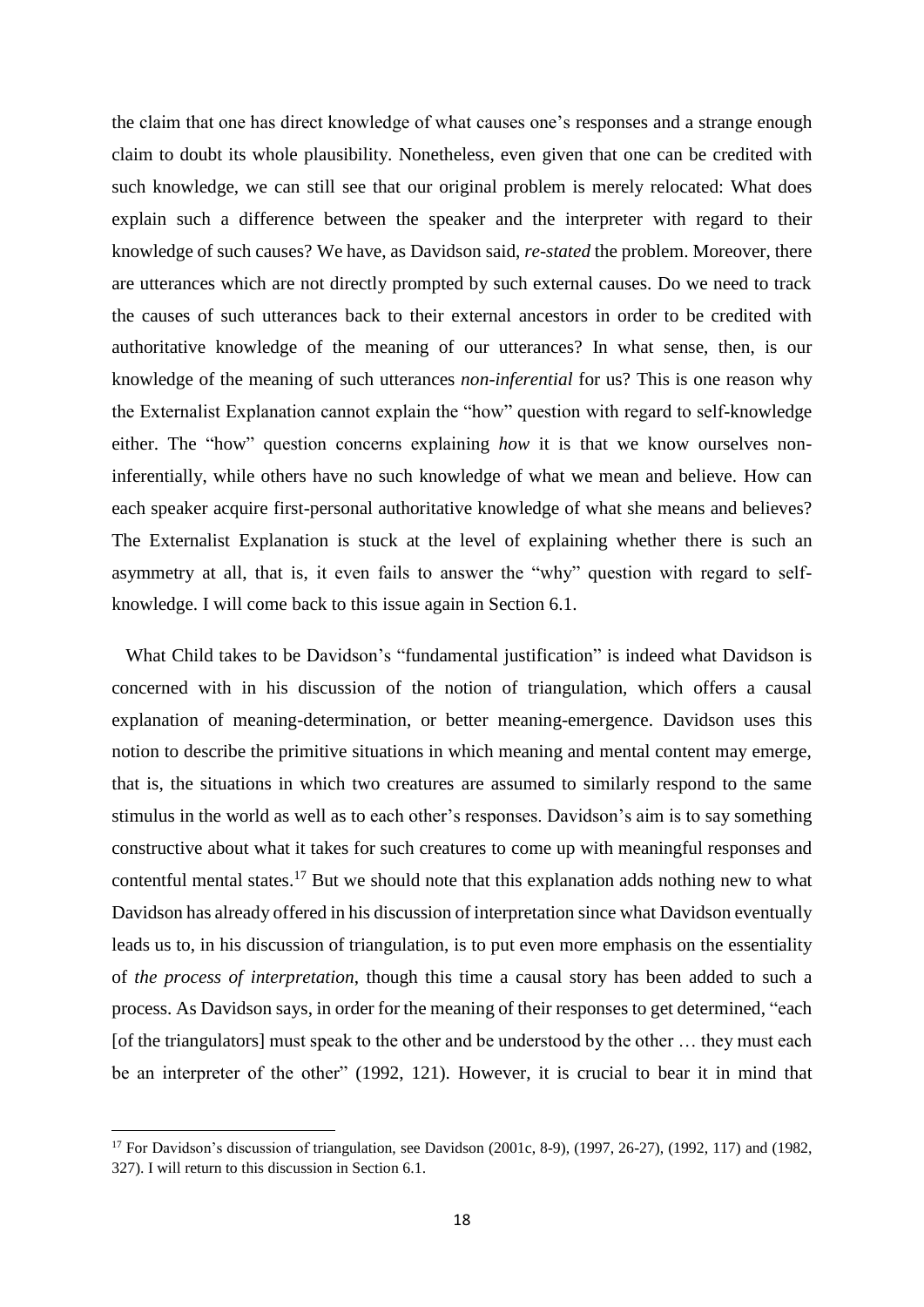regardless of what caused me to utter the words I did, the problem is to explain why I noninferentially know what I mean by my *so caused* utterance. Suppose again that the whole table in view caused me to utter "table". Why do I know what I mean by my utterance of "table" differently from the way the second-person can know what I meant by it? For Davidson, regular application of words to objects in the world by itself would do *nothing* to determine the meaning of the speaker's words, *unless* the speaker's utterance is successfully *interpreted* by at least another speaker. If so, then once you can eventually be considered as a competent user of a language, "you can change the meaning provided you believe … that the interpreter has adequate clues for the new interpretation" (Davidson 1986, 98). I may intend to mean *chair*, *table*, *tree*, or anything else by my utterance of "table" which is *caused* by the same specific aspect of an object in view. I may even mean something entirely new by that word. The object, e.g., the table in view, in this sense, has never caused me to utter "table" to mean that new thing. If my utterance is interpreted as I intended, that is, to be meaning what I intended it to mean, that meaning is what my word literally means on that occasion and, consequently, I noninferentially know it. Regular application of words to certain things in the world, hence, does not provide us with any explanation of self-knowledge of the sort Davidson has promised.

 However, if the above two explanations that have been attributed to Davidson are implausible and have been already rejected by Davidson, what is his official explanation?

#### **6. Davidson's Transcendental Explanation of Self-Knowledge**

I think Davidson's explanation of self-knowledge is a transcendental one stemming from his remarks on the process of interpretation and this "Transcendental Explanation" is what Wright, Aune, Child, Thöle and many others have not considered as Davidson's *official* explanation of self-knowledge.

 Davidson's claim was that if I non-inferentially know what I mean, I non-inferentially know what I believe, while the interpreter's knowledge of what I mean and believe cannot be achieved in the same way. The interpreter reaches my belief only after successfully interpreting my utterance, that is, after engaging in the process of interpreting my utterance by utilizing the available evidence and clues. According to Davidson, in order to know what I mean and, hence, what I believe, I *cannot*, as he calls it, engage in such "a difficult inference" (1984a, 13). Davidson's account, as so far introduced, leads to the claim that "a hearer interprets … on the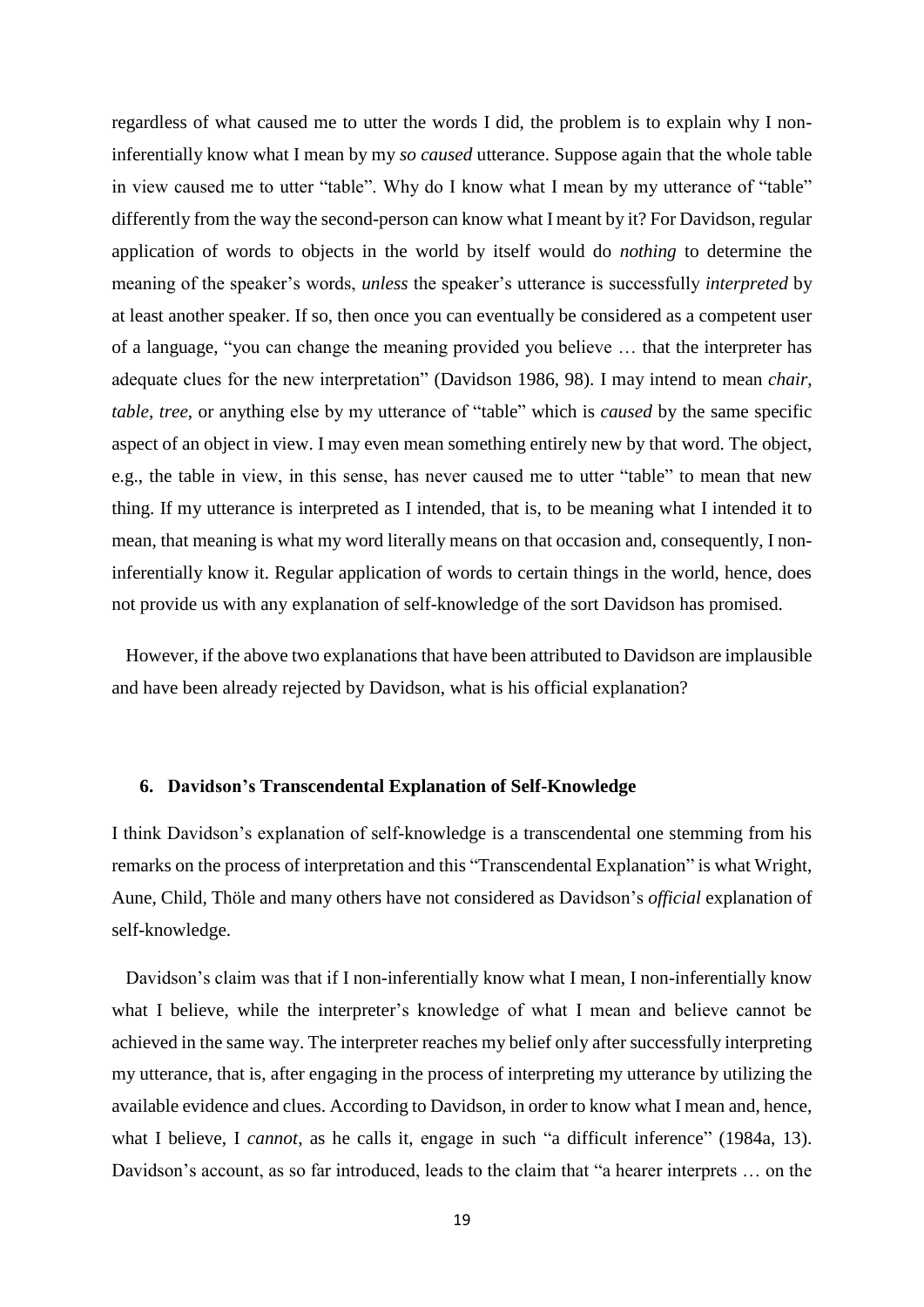basis of many clues; … The speaker … cannot wonder whether he generally means what he says" (1984a, 12). These are still descriptions of the asymmetry. Davidson needs to explain why it is so. He says that if I know what I mean by my utterance,

it follows that I know what I believe, but it does not follow that you know what I believe. The reason is simple: you may not know what I mean. Your knowledge of what my words mean has to be based on evidence and inference: you probably assume you have it right, and you probably do. Nevertheless, it is a hypothesis. (1989, 66)

But, we saw that making such a claim by itself is not enough. The promised explanation is not yet completed since the meaning-asymmetry remains to be explained. According to Davidson, there must be "a presumption that speakers, but not their interpreters, are not wrong about what their words mean" (1984a, 12). What is Davidson's reason for the claim that there *must* be such a presumption?

 Davidson's explanation of the meaning-asymmetry comes from his remarks on the necessary conditions on the possibility of interpretation and this is one reason for why this explanation is transcendental. As Davidson says, "there is a presumption – *an unavoidable presumption built into the nature of interpretation* – that the speaker usually knows what he means" (1984a, 14, emphases added); this "presumption *is essential to the nature of interpretation*" (Davidson 1984a, 12, emphases added). He emphasizes again that "the presumption … *is essential … to my being interpretable at all*" (1989, 66, emphases added). According to this Transcendental Explanation, if speakers were not mostly right about what they mean, interpretation would not be possible: there would be nothing to interpret and no such thing as interpretation at all. It is a necessary condition on the possibility of interpretation that speakers non-inferentially, that is, free from engaging in the process of interpreting themselves, know what they mean and believe.

 In the beginning of "First Person Authority" (1984a, 3), Davidson points to a *presumption* regarding the existence of the asymmetry in question, which is already in play in our interactions with others and which needs to be accounted for. Presupposing the asymmetry in order to explain why it exists is one thing, presupposing the asymmetry without explaining it – and, as Wright (2001, 348-350), Thöle (1993) and others have accused Davidson of, taking for granted what was promised to be explained – is another. For instance, Wright says that "normally, we are credited with a special authority for the character of our own intentions", and "a little reflection shows that both these features – non-inferentiality and indefinite 'fecundity' – are simply characteristic of the normal intuitive notion of *intention* [and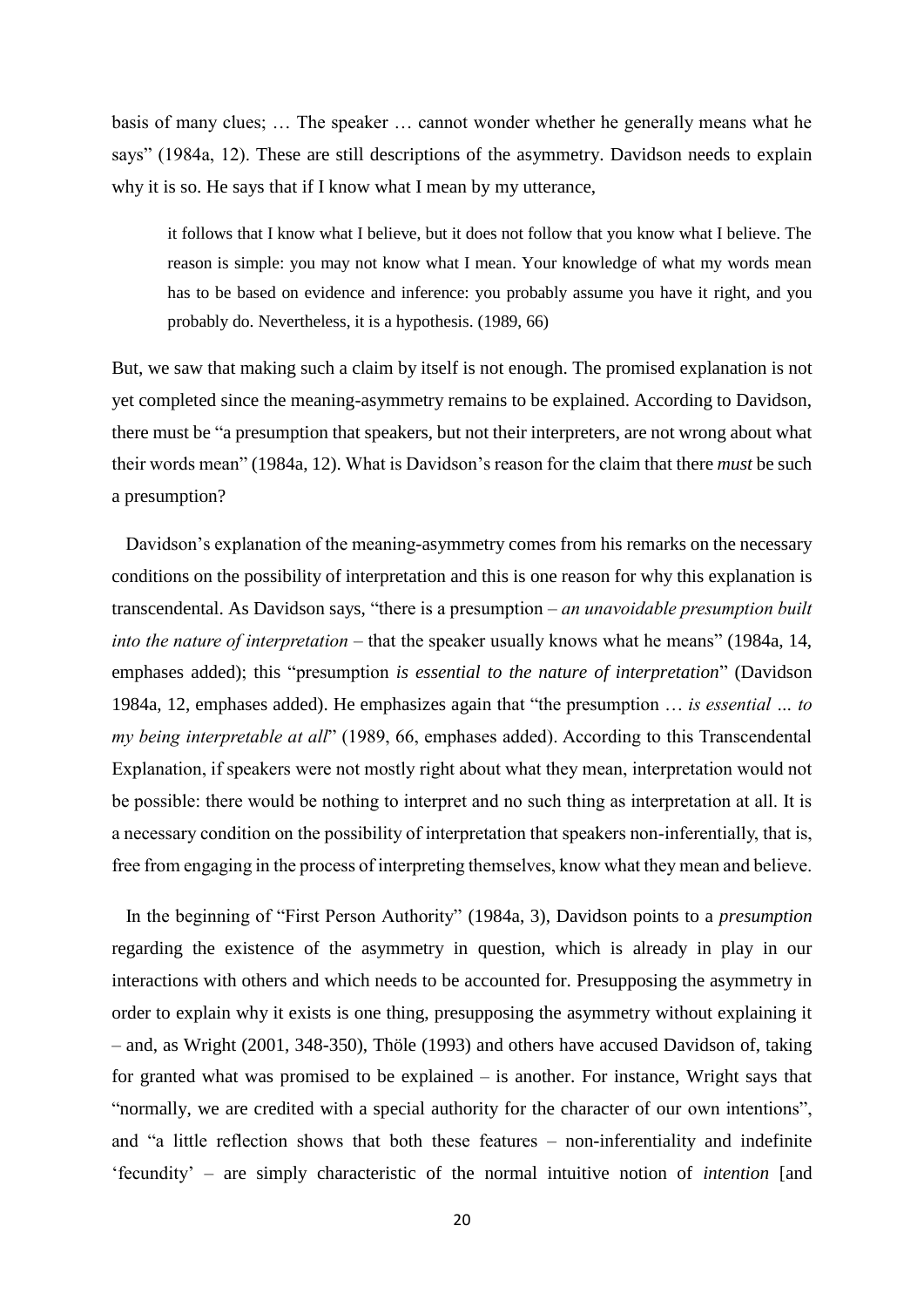meaning]" (2001, 111-112). Of course, Wright believes that we need to explain such features and in order to do so, he offers his judgement-dependent account of meaning and intention.<sup>18</sup> But, *assuming* that speakers are by default credited with such an authority is not a problem for him. It is surprising, however, that he criticizes Davidson for doing exactly the same.<sup>19</sup> The problem with Wright's accusation is that he misses the point that Davidson assumes the meaning-asymmetry in order to explain why it exists. As Davidson emphasizes in his criticism of Ryle, the problem with Ryle's account of self-knowledge is that he "neither accepts nor explains the asymmetry; he simply denies that it exists. … I think it is obvious that the asymmetry exists" (1984a, 6). According to Ryle, we, as first-persons, only occupy a better position than others do to observe ourselves: the differences "are difference of degree, not of kind", as Davidson construes Ryle's view (Davidson 1984a, 5).<sup>20</sup> For Davidson, however, these claims merely describe the symmetry.<sup>21</sup> What Davidson offers in order to explain the meaningasymmetry (and hence the belief-asymmetry) is his Transcendental Explanation: the speaker's knowledge of the meaning of her own utterances (and the content of her own attitudes) is direct and non-inferential, is not based on evidence and observation, and is not rested on the process of interpreting herself, *because* if it was so dependent, interpretation would not be possible.<sup>22</sup> One may object that the explanation as it stands is still incomplete because it needs to answer

1

<sup>22</sup> It is worth noting that this account can also explain what we may call the "attitude-asymmetry". Davidson's claim was that we can without *prejudice* assume that both the speaker and the interpreter know that when the speaker utters a sentence on an occasion, she holds it to be true on that occasion. Davidson states that he credits *both* the speaker and the interpreter with such knowledge of the speaker's holding-true attitude (see, e.g., Davidson (1993b, 250)). Thus, it seems that no asymmetry between the speaker and the interpreter should arise with regard to knowledge of this attitude of the speaker. Call it the "attitude-asymmetry". Elsewhere, he claims that it would "make the account circular to explain the basic asymmetry by assuming an asymmetry in the assurance you and I have that I hold the sentence I have just uttered to be a true sentence. There must *be* such an asymmetry, of course, but it cannot be allowed to contribute to the desired explanation" (1984a, 12). Here, his claim seems to be that there *is* such an "attitude-asymmetry" but it does no play any constitutive role in his account. The first claim seems implausible to me since there certainly *is* the "attitude-asymmetry" since after all the speaker knows her *own* attitudes, whatever they are, differently from the way her interpreter knows them. But I think Davidson is right in his second claim that such an asymmetry plays no constitutive role in his explanation since the attitude-asymmetry is intended by Davidson to be explained by his Transcendental Explanation.

<sup>18</sup> For this account, see, e.g., Wright (2001), (1992) and (1988).

<sup>19</sup> See, e.g., Wright (2001, 349).

 $20$  For Ryle's view, see Ryle (1949).

<sup>&</sup>lt;sup>21</sup> Considering Davidson's criticism of Ryle's treatment of the problem of self-knowledge, it would be difficult to sympathize with Aune's (2012) construal of Davidson's account, according to which this account leads to the conclusion that "I am in a better position to know what I believe in holding true 'I believe Wagner died happy' than anyone else" (2012, 215).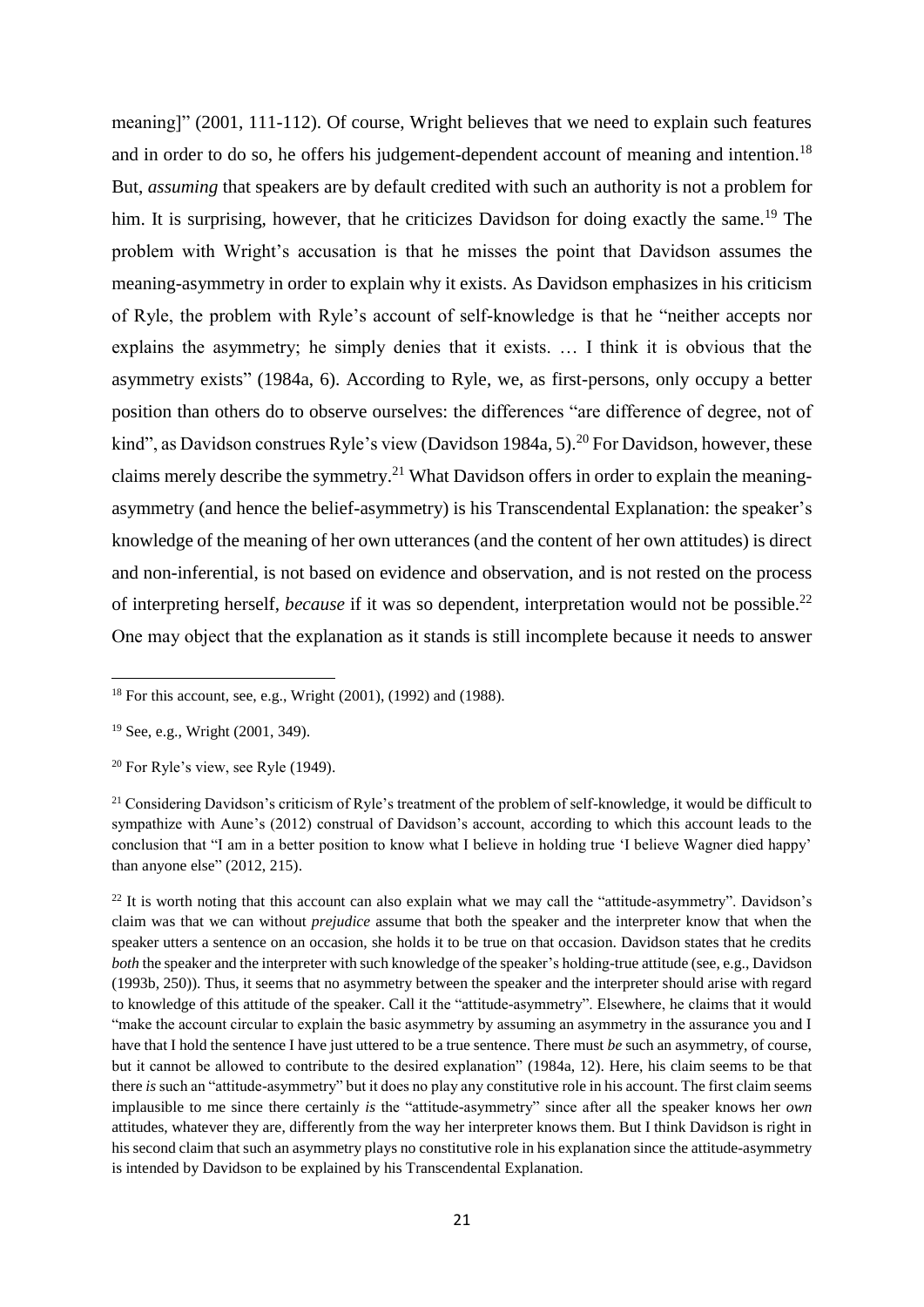the question why interpretation would not be possible if it was not the case that speakers have non-inferential knowledge of what they mean and believe.

 Davison, I think, offers two reasons. He states that "what a speaker says can be misinterpreted by others, but it cannot be misinterpreted by the speaker because no content can be given to the idea of interpreting one's own words" (1993b, 250). Here, the idea is that it simply makes no sense to claim that in order to know what the speaker means by her words she has to interpret herself. We can add that it does not make sense because doing so leads to a vicious regress of interpretations and, as a result, the speaker would never be able to intend or to mean anything at all: there is no finite list of conditions the speaker should take into account in order to intend her words to mean something specific and, thus, to reach something stable which can be interpreted by her interpreter at all.<sup>23</sup> However, one may insist that even if we agree with Davidson on this point, it has not yet provided us with an answer to our question because although it does not make sense to claim that the speaker has to interpret herself in order to understand what she means and believes, it does not yet explain why this makes *interpretation* impossible in general. Davidson's reply can simply be that, in that case, there would thereby be nothing for the interpreter to interpret. If the speaker cannot be said to be capable of intending her utterance to have a determinate interpretation, there would be nothing for the interpreter to interpret; he would have no reason to treat the speaker as a rational agent at all. Interpretation is possible, after all, if something interpretable is available. To be a rational agent, a subject is to have a rich set of mental states with determinate content and utterances with determinate meaning.<sup>24</sup> Let's focus a bit more on this claim.

 For Davidson, even when speakers make an utterance in the absence of any audience, for example, when they say to themselves "What a nice day!", "yet it matters what words are used, what they mean. ... there must be some *reason* for using those words, with their meaning, rather than others" (Davidson 1984b, 272). What is important in our present discussion is not the speakers' "reason" for choosing the words they utter – maybe they have just learnt, or been conditioned, to use the words in the way they do, or as Davidson says, perhaps "it just comes naturally" to talk in this way, for "what magic ingredient does holding oneself responsible to

<sup>&</sup>lt;sup>23</sup> Compare this with Davidson's similar remarks on "pure intending" and the contrast between prima facie (conditional) vs. all-out (unconditional) judgements about the desirability of an action. See Davidson (1978).

<sup>&</sup>lt;sup>24</sup> See Davidson's "Rational Animals" (1982) for additional remarks on this matter, such as the argument from the holism of the mental.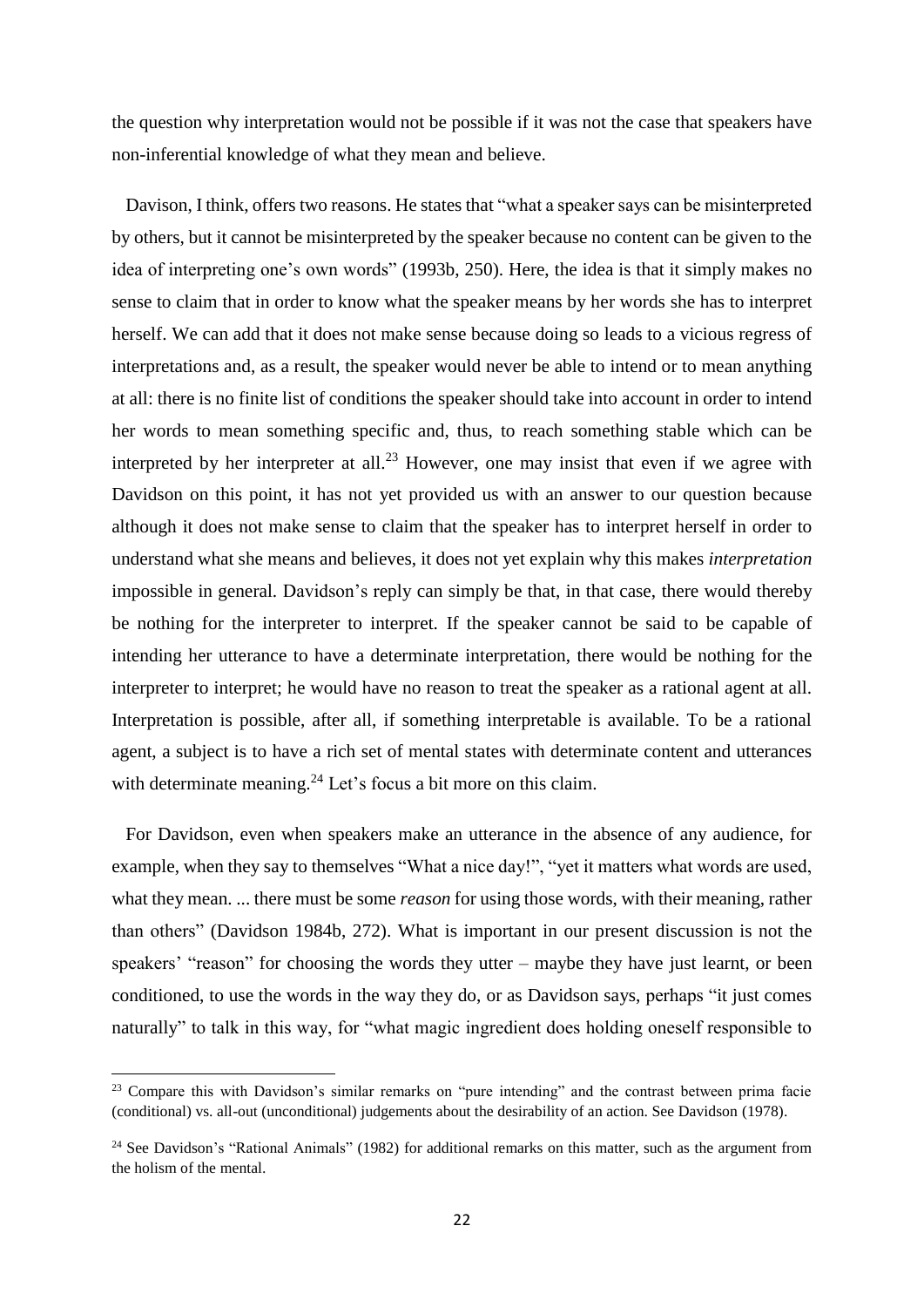the usual way of speaking add to the usual way of speaking?" (Davidson 1994, 117). What matters here is the meaning the words have for the speaker, i.e., their intended interpretation, regardless of how she has been particularly taught, conditioned, disposed, or caused to use the words in the way she does. The words have a meaning for the speaker (and not necessarily a conventional or standard one, but what the speaker intends them to mean) and the speaker chooses those words with the meaning they have for her to express her beliefs. Without presuming the speaker's knowledge of how she intends her words to be interpreted, there would be no meaning to be interpreted, no ground for the interpreter to even start her interpretation of the speaker's responses at all. Without the assumption that the speaker knows what she means and believes, there would be *no answer* to the question why the speaker uttered the words she did and hence no reason for the interpreter to treat the speaker's responses as utterances with a determinate meaning and generally to treat her as a rational agent. As Davidson clarifies, "[w]hat is impossible is that she should be wrong most of the time. The reason is apparent: unless there is a presumption that the speaker knows what she means, i.e. is getting her own language right, there would be nothing for an interpreter to interpret" (1987, 38). This leads to Davidson's famous claim that "whether we like it or not, if we want to understand others, we must count them right in most matters" (1974b, 197).

 Granted that this is Davidson's official explanation of self-knowledge, let's consider Child's potential objections to my defence of the Transcendental Explanation as Davidson's official explanation.

#### **6.1. Child's Objections**

At some point, Child considers the claim that Davidson's remarks on interpretation are to be treated as the real source of Davidson's explanation of self-knowledge and attempts to resist the objection that his Externalist Explanation "misrepresents Davidson's view" (Child 2007, 164). He makes three claims, which I think are all implausible, considering my discussion of the Externalist Explanation in Section 5. In this part, I will respond to these objections and accordingly develop my criticisms of the Externalist Explanation.

 According to his first attempt, he agrees that Davidson puts a huge emphasis on the process of interpretation, but he denies that this can show that his Externalist Explanation is thereby wrongly attributed to Davidson. He claims that Davidson has also put an emphasis on the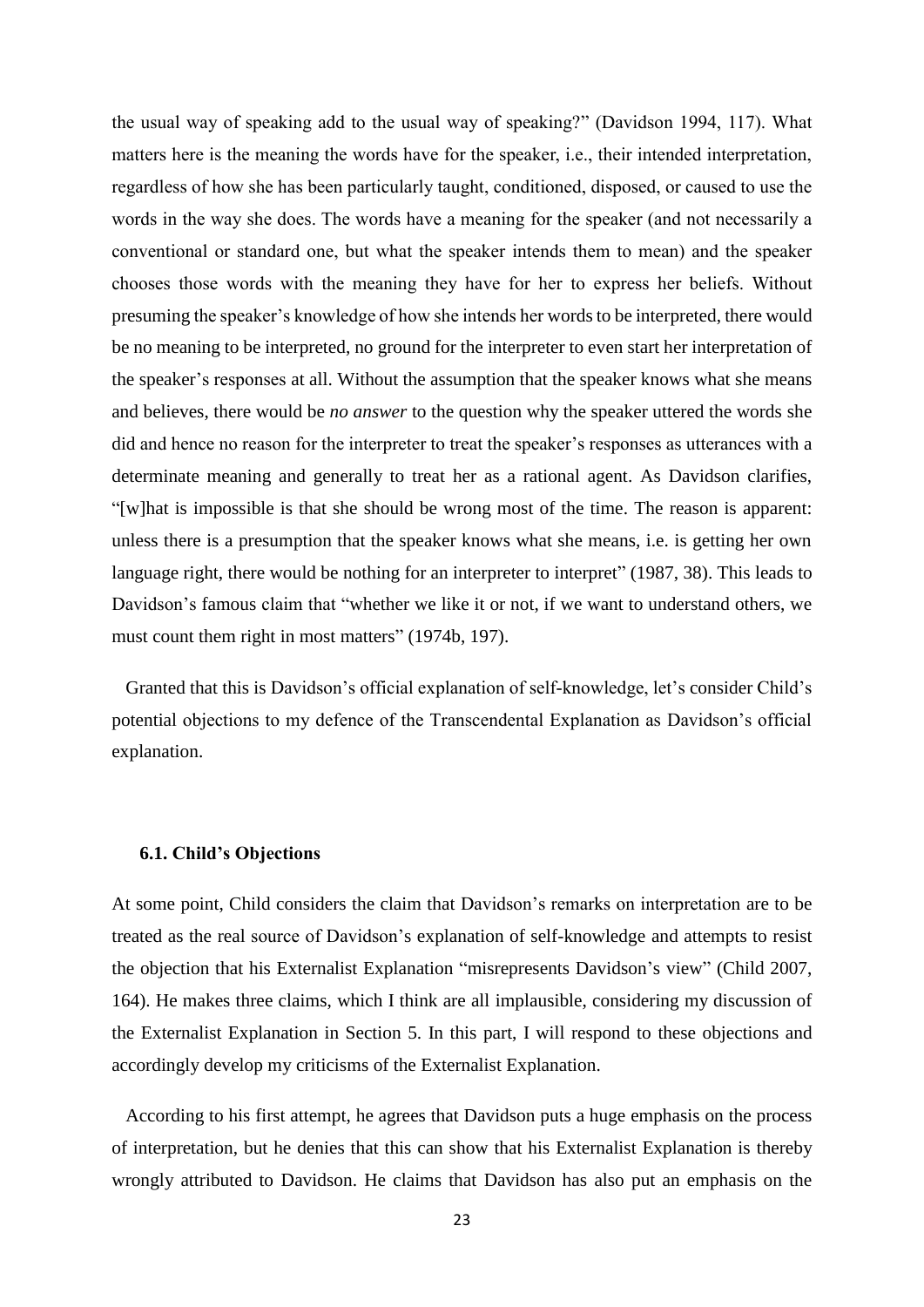process of meaning-determination and has said that what a speaker means by her words depends on, or at least is partly determined by, the things in the world causing the speaker to apply those words. From this claim, he aims to conclude that "so my account is certainly true to at least one strand in Davidson" (2007, 164). This attempt, at most, would make his Externalist Explanation a rival interpretation of Davidson's account. This conclusion is weak enough to raise no problem for my claim that Davidson's account must alternatively be taken to be the Transcendental Explanation. However, in Sections 5 and 6, I showed why Child's Externalist Explanation cannot be treated as an acceptable interpretation of Davidson's account. I argued that not only is it an implausible explanation in general, but Davidson has also rejected it as an inadequate explanation of the meaning-asymmetry.

 Child's second attempt is to claim that the presumption that speakers are not usually wrong about what they mean and believe cannot be supported by Davidson's remarks on the process of interpretation. According to him, in order to see whether this is true, we should see what it is about the process of interpretation that can sustain our presumption. It is worth noting that even if Child could show that Davidson's discussion of the process of interpretation fails to support the presumption that speakers are often right about what they mean, this by itself could not show that his Externalist Explanation is correct and correctly attributable to Davidson. Nonetheless, Child continues by claiming that Davidson's discussion of interpretation fails to offer such a support for our conceded presumption that speakers are usually right about what they mean *because* we have a way of ascribing meanings to the speaker which can violate Davidson's presumption. The alternative way Child has in mind is simply this: "interpret the speaker's words as meaning what those words mean on the lips of others in her community" (Child 2007, 165). This is just to say that, regardless of what the speaker intends to mean by her words, interpret those words as meaning what others mean by them, or as what the words standardly, normally or conventionally mean. However, one of the most significant parts of Davidson's later view of meaning, as discussed in Sections 4, 5 and 6, has been dedicated to resisting any view that takes following some rule, convention, norm, standard, institution, and generally any sort of socially agreed-on way of using words to be essential to the existence of successful communication. Considering Davidson's extensive remarks against such a view, attributing it to Davidson is completely implausible. Child himself immediately confesses that "[o]f course Davidson thinks that way of ascribing meanings would be wrong" (2007, 165). If so, why should he attribute this view to Davidson at all?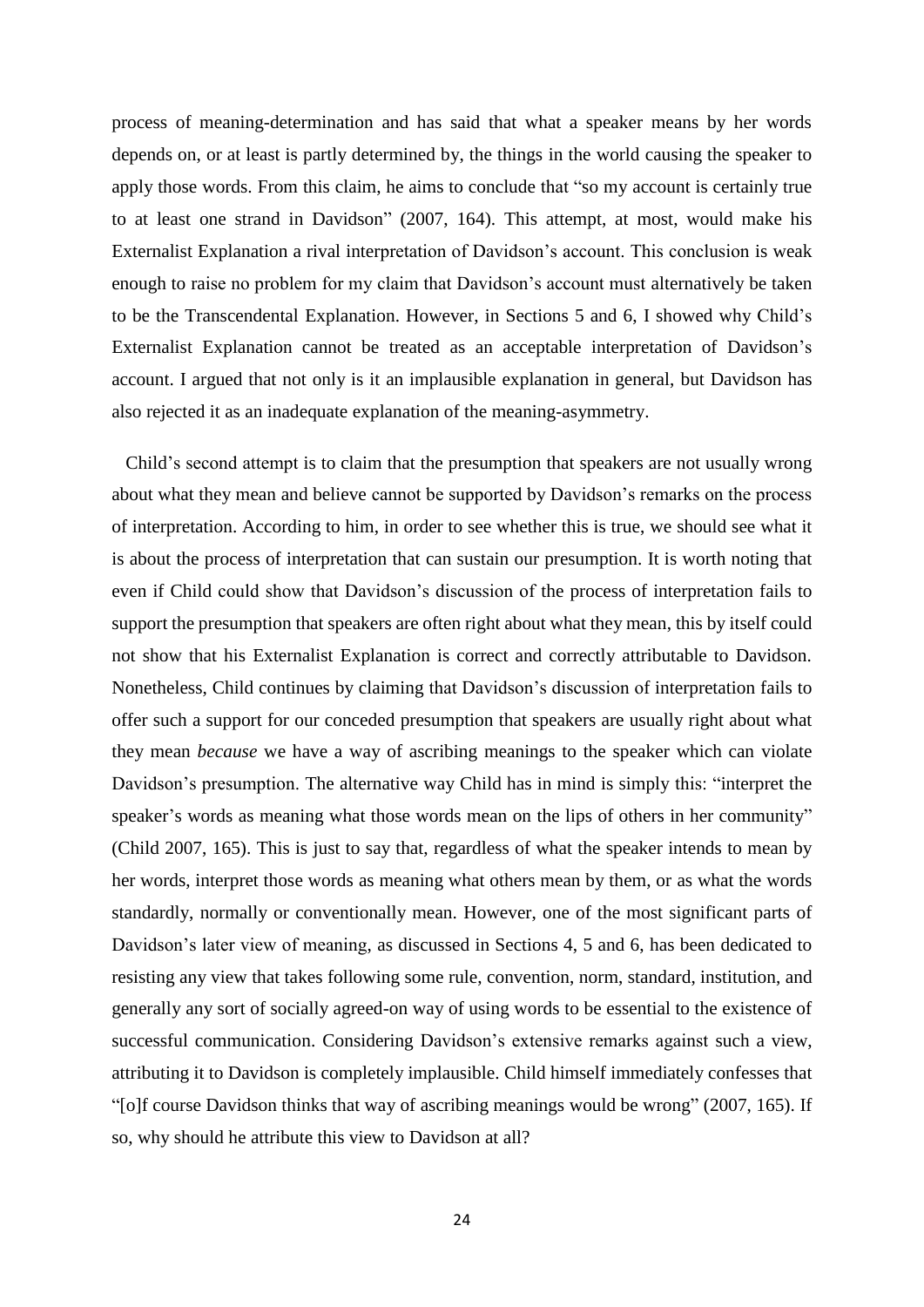I think the reason why Child does so is that he aims to justify inferring the following conclusion from it: the aforementioned way of ascribing meanings to the speaker would be wrong, for Davidson, because the meaning of the words gets determined by the things causing the speaker to use them, or as Child puts it, the interpreter's so "ascriptions of meaning would be unacceptable in the light of other principles about meaning – specifically, the principle that the meanings of a speaker's words are determined by the nature of the things that normally cause her to hold those words applicable" (2007, 165). Let's pause for a moment and focus on Child's claim. His aim was to show that the Transcendental Explanation cannot support the presumption that speakers are often right about what they mean. The reason he offered was that we can ascribe meanings to speakers without using the presumption. Not only did I show, especially in the first part of Section 6 above, why Davidson thinks this cannot be done, but Child himself agrees that Davidson is against such a view. What reason, hence, does he provide to persuade us that the Transcendental Explanation cannot support the presumption? No new reason. He rather claims that, for Davidson, speakers are often right about what they mean by their words because what they mean by their words is determined by what causes them to use those words. This is just to restate that Davidson's account of the meaning-asymmetry is the Externalist Explanation, rather than the Transcendental Explanation. And, again, I already argued for why this reading of Davidson is implausible.

 Child's last attempt, which is not new and independent, is to restate his previous claim by appealing to Davidson's use of the term "presumption". He says that Davidson does not use the term "assume", that is, Davidson does not say that the interpreter must assume that the speaker is right about what she means; rather, he uses the term "presumption" and what he means by it, according to Child, is that "there is no *guarantee* that a speaker is right about the meaning of a given word; but there is a *presumption* that she is. Seen this way, the presumption that a speaker knows what her words mean is part of the *explanandum* in the discussion of first person authority; it is not itself part of the *explanans*" (2007, 165). It is difficult to see how this claim by itself can add anything new to his previous claim and especially how it can be used as an argument against the Transcendental Explanation. Of course, as I indicated earlier in Section 6, Davidson's concern, from the beginning, has been to *explain* this presumption. He emphasizes that the existence of the presumption is intuitively conceded; the problem is to explain *why* it must exist. As he clarifies, "it remains to show why there must be a presumption that speakers, but not their interpreters, are not wrong about what their words mean" (Davidson 1984a, 12). Moreover, I emphasized that presupposing the meaning-asymmetry without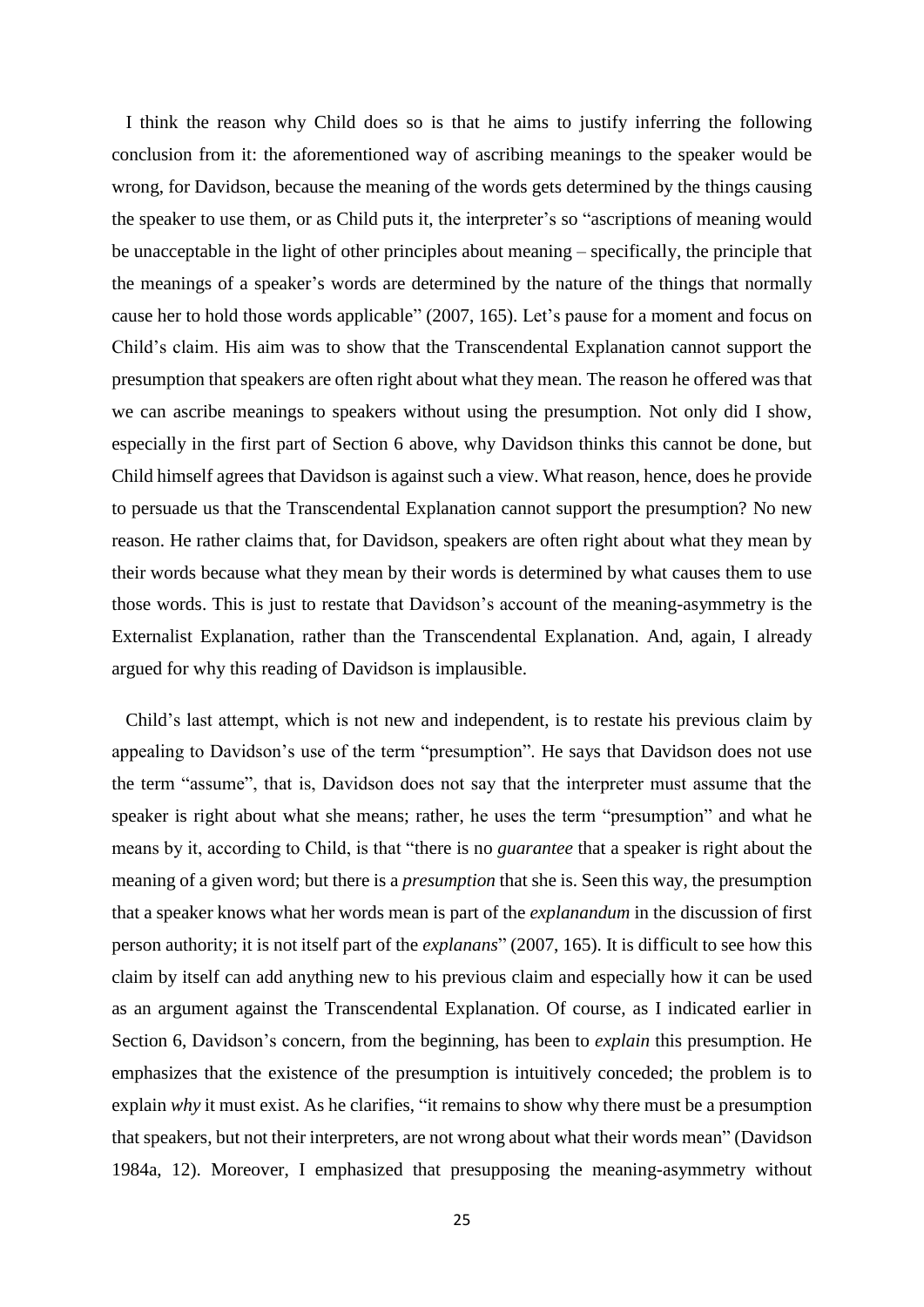explaining it (and hence taking for granted what was promised to be explained) is one thing, presupposing the meaning-asymmetry in order to explain why it exists is another. How can one explain why something exists without presupposing that it exists? What I have argued for was that Davidson's explanation of why this presumption necessarily holds is his Transcendental Explanation, rather than the Disquotational or the Externalist Explanation. Given my arguments against the Externalist Explanation in Section 5, nothing new has been offered by Child that can stand against the Transcendental Explanation as Davidson's official account of self-knowledge. Nonetheless, there is still more to say about Child's claims.

 Child agreed that, for Davidson, the interpreter cannot work without relying on the essential presumption, that is, by simply taking the speaker's words to mean what others mean by them in her speech-community and his reason was that doing so is wrong "in the light of other principles about meaning", specifically on the basis of "the principle that the meanings of a speaker's words are determined by the nature of the things that normally cause her to hold those words applicable". The question is what Child means by Davidson's "principles about meaning". If by such principles he had *the necessary conditions on the process of interpretation* in mind, he would accept the Transcendental Explanation as Davidson's explanation of the meaning-asymmetry. But, Child clearly does not intend to do so. He rather maintains that these are the principles about meaning-determination and insists that, for Davidson, the most important one of them is that the speaker's words have the meaning they do because of what cause the speaker to use them, which, for Child, forms the *foundation* of Davidson's explanation of the meaning-asymmetry. This leads to a further problem: it seems that Child blurs the crucial distinction between Davidson's remarks on the emergence of meaning and mental content and Davidson's discussion of the process of interpreting such content. This is a crucial distinction, failing to appreciate which would have serious destructive consequences. I will end this part by a brief discussion of one of such consequences.

 Child's reliance on Davidson's discussion of the process of meaning-determination, which appears in Davidson's discussion of triangulation, and his insistence on taking it to form the foundation of Davidson's account of self-knowledge, would provide us with a further reason for why the Externalist Explanation is implausible and is not Davidson's official account of self-knowledge. Recall that Child's reason for why it is wrong to interpret the speaker's words simply as meaning what others mean by them was that, for Davidson, it is what causes the speaker to apply her words to certain things in the world that gives meaning to the speaker's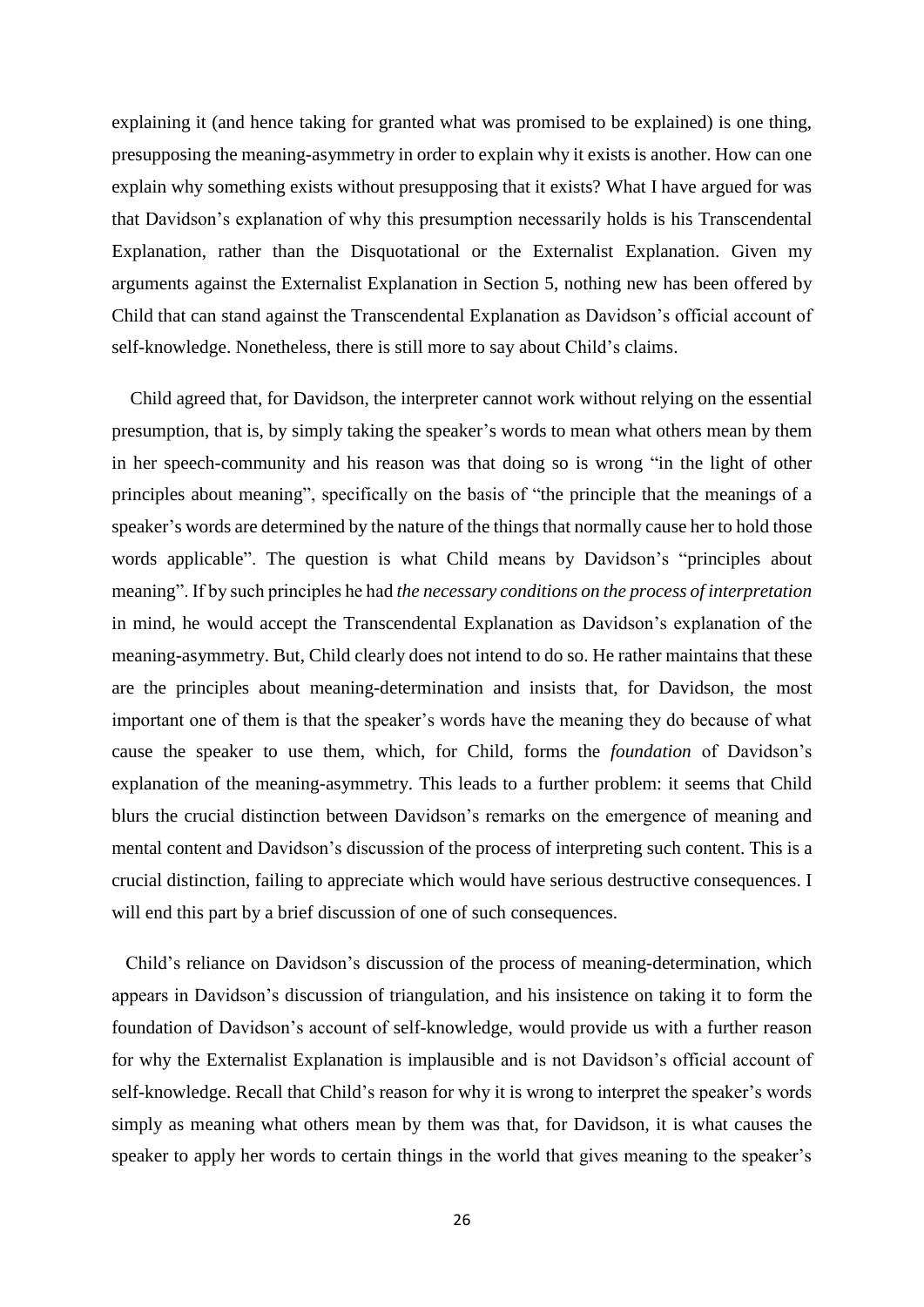words. But, first of all, this reason fails to imply that the interpreter does not have to interpret the speaker's words as meaning what others mean by them. The reason is that Davidson's discussion of how meaning *emerges* and gets determined confines the speaker to mean just what others mean by the words, while Davidson's discussion of the process of interpretation frees the speaker from such a constraint. For if, following Child, we concede that it is simply what causes the speaker to respond in the way she does that gives meaning to her words, nothing can prevent us from concluding that the speaker's words mean what other members of her speech-community mean by them because, *ex hypothesi*, the same things which cause the speaker to apply her words have supposedly caused others to apply those words too. As Davidson argues for, especially in his famous paper "On the Very Idea of a Conceptual Scheme" (1974b), the speakers of a language share the same world, a common ontology: similar things in the world prompt them to respond in the way they do. In his discussion of the notion of triangulation, Davidson introduces an even more restricted condition: unless there are others who similarly respond to similar things in the world, as well as to each other's responses, their responses would have no chance to acquire any determinate meaning.<sup>25</sup> At this basic level of learning a first language, the triangulators' "innate similarity responses … – what they naturally group together – must be much alike" (Davidson 1992, 120). For, otherwise, the first creature will respond differently to what the second creature takes to be similar. Thus, as Davidson says, a "condition for being a speaker is that there must be others enough like oneself" (1992, 120). To be similar, in this sense, implies that the triangulators must respond by, for instance, "tree" to certain things – i.e., trees in the world – which they group together similarly. Now, this means that the interpreter, say, the teacher, can ascribe meaning to the learner's uttered words basically on the basis of the fact that the similar things which cause her to utter those words cause the learner to utter the same words. Thus, the learner's utterance of "table" means *table* apparently because the same thing causes both the teacher and the learner to utter "table", and the teacher ascribes meaning to the learner's utterance accordingly. Child himself admits that Davidson rejects this way of ascribing meanings.

<sup>&</sup>lt;sup>25</sup> Introducing Davidson's detailed discussion of the notion of triangulation would go beyond the purpose of this paper. The reason why the creatures' responses can have no determinate meaning in this case is that no genuine disagreement between them can emerge and without making sense of such disagreements, that is, of the fact that there is a distinction between what is the case and what seems to be the case, error cannot emerge. As a result, we will be trapped in the Wittgensteinian paradox, that is, that whatever seems right to the creature would be right, no matter what it is. For a recent discussion of this and of Davidson's reading of Wittgenstein, see Hossein Khani (2019) and (2020b).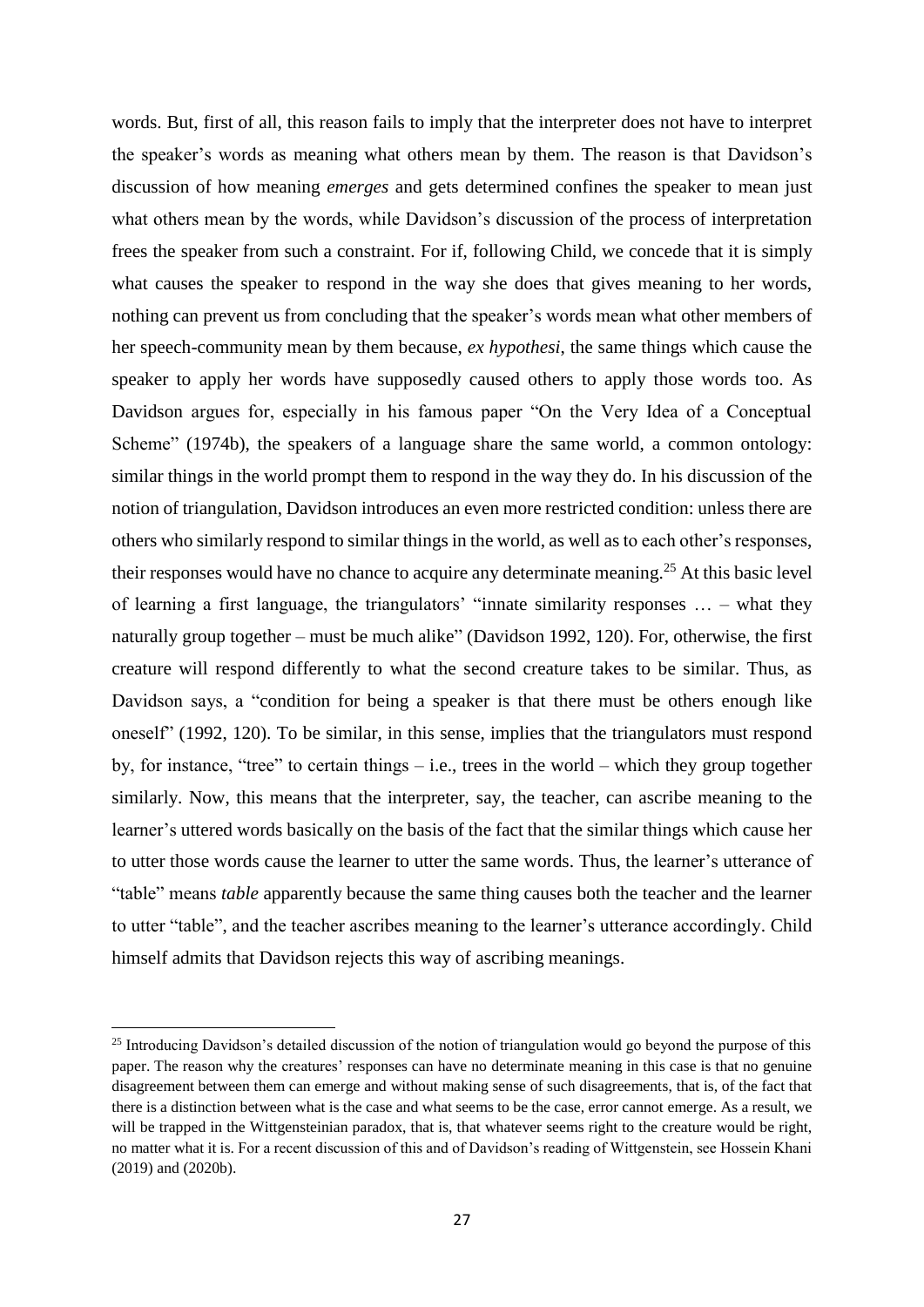The problem is that the Externalist Explanation appears to be compatible with such a view, contrary to the Transcendental Explanation which takes the conditions on *the process of interpretation* to be fundamental. This forms another reason for why the Externalist Explanation cannot be considered as Davidson's explanation of the meaning-asymmetry: it allows for a way of ascribing meaning to the speaker that *violates* our fundamental presumption and Davidson by no means would allow for such a violation. Not only this, but Davidson also intends to provide the speaker with freedom of choice in the practice of meaning something by words, that is, Davidson wants to allow for the situations in which the speaker successfully means *chair* by "table" and her use of "table" would not be regarded as incorrect or meaningless. Davidson's remarks on the process of interpretation, contrary to his discussion of triangulation, grant such a freedom. The speaker is allowed to mean whatever she may by her utterance, provided that there is enough evidence for the interpreter to interpret the utterance in the way the speaker intended and in order for this to be possible, speakers must be treated as rational agents credited with knowledge of what they mean, believe and intend – unless, of course, there is evidence to the contrary. This is the reason why Davidson emphasizes that "meaning something requires that by and large one follows a practice of one's own, a practice that can be understood by others" (1994, 125). The problem with Child's claims considered above has its roots in failing to distinguish between Davidson's remarks on meaningemergence and meaning-interpretation.

Davidson has carefully distinguished between mere dispositions to respond to (or mere ability to discriminate between) different things in the world in certain ways and making *judgements* about them. He takes the latter to be fundamental: "A creature does not have the concept of a cat merely because it can discriminate cats from other things … You have the concept of a cat only if you can make sense of the idea of … judging that something is a cat" (Davidson 1999a, 8). A parrot can be trained or conditioned to respond by "cat" whenever a cat is present. For Davidson, however, it would not be acceptable to claim that the parrot means *cat* by such sounds: to be caused to respond in a certain way to certain things in the world would not be enough for making the claim that the creature means or believes something; the creature should be capable of judging that such and such a thing falls under a specific concept, such as that of a cat. Once the creature comes up with such a rich set of concepts and propositional attitudes, it is then free to apply its words in whatever way it may, provided that its utterances remain interpretable. This allows for the situations in which the same object, e.g., an emerald, causes the interpreter to utter "green" to mean *green* and the speaker to utter "green" to mean *blue*.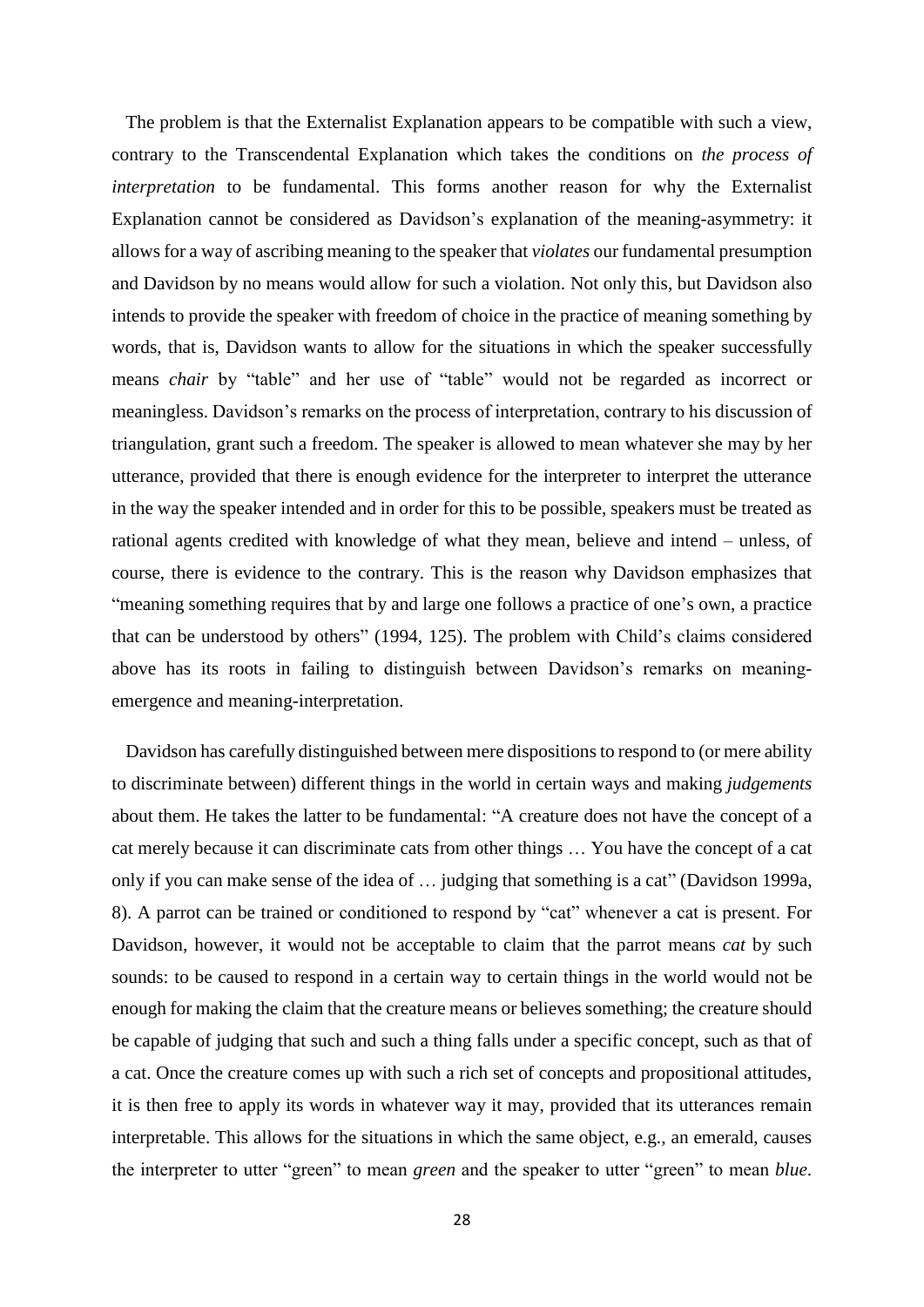The mere fact that the emerald causes the speaker to respond by "green" does not help the interpreter to interpret her utterance correctly, that is, to determine what the speaker intends to mean by it. The availability of evidence, the interpreter's familiarity with the speaker's habits, life, attitudes, and environment, as well as luck, wisdom and so forth, would help the interpreter to understand what the speaker intends to mean by "green"; otherwise, the speaker has simply failed to mean anything at all. All of this is possible only if the speaker can be viewed as knowing what she means, believes and indents. This is a necessary condition on the possibility of interpretation. The Externalist Explanation misses such a crucial distinction between meaning-emergence and meaning-interpretation.

 As I tried to argue for in this paper, it is the Transcendental Explanation, rather than the Externalist or the Disquotational one, that is to be considered as Davidson's official explanation of self-knowledge and this explanation is compatible with Davidson's well-known remarks on interpretation, the role of evidence in explaining self-knowledge, as well as the important distinction between describing and explaining self-knowledge. Of course, this does not mean that Davidson's Transcendental Explanation is free from any problem.<sup>26</sup> It is also important to note that my discussion in this paper focused on Davidson's answer to the "why" question, rather than the "how" question, regarding self-knowledge. My aim has been to support Davidson's Transcendental Explanation of *why* the meaning-asymmetry – and thus the beliefasymmetry – must exist. The question as to "how" it is that speakers non-inferentially know what they mean and believe is an entirely different question. I believe Davidson is to provide an answer to this question too.<sup>27</sup> Nonetheless, insofar as answering the "how" question is concerned, the Transcendental Explanation does not suffer from an extra or special problem: all the explanations discussed in this paper face the same problem, that is, the problem of explaining how each speaker obtains authoritative knowledge of what she means and believes. Neither the Externalist Explanation nor the Disquotational Explanation could successfully explain *how* speakers know what they mean and believe. The reason is that if the source of the speaker's authoritative knowledge of what she means and believes is neither her ability to

1

<sup>&</sup>lt;sup>26</sup> For some potential problems, see, e.g., Jacobsen (2009), Gallois (1997, Chapter 9), Shoemaker (1996, Chapter 3), Ludwig (1994) and Beisecker (2003).

<sup>&</sup>lt;sup>27</sup> I cannot claim that Davidson's own works on self-knowledge can offer a straightforward answer to the "how" question. But, I believe that this question can be answered at least *on behalf of* Davidson via, for instance, interpreting his remarks on meaning and intention as suggesting a sort of judgement-dependent account of meaning and intention, along the lines proposed by Wright. Nonetheless, this would be the subject of a different investigation.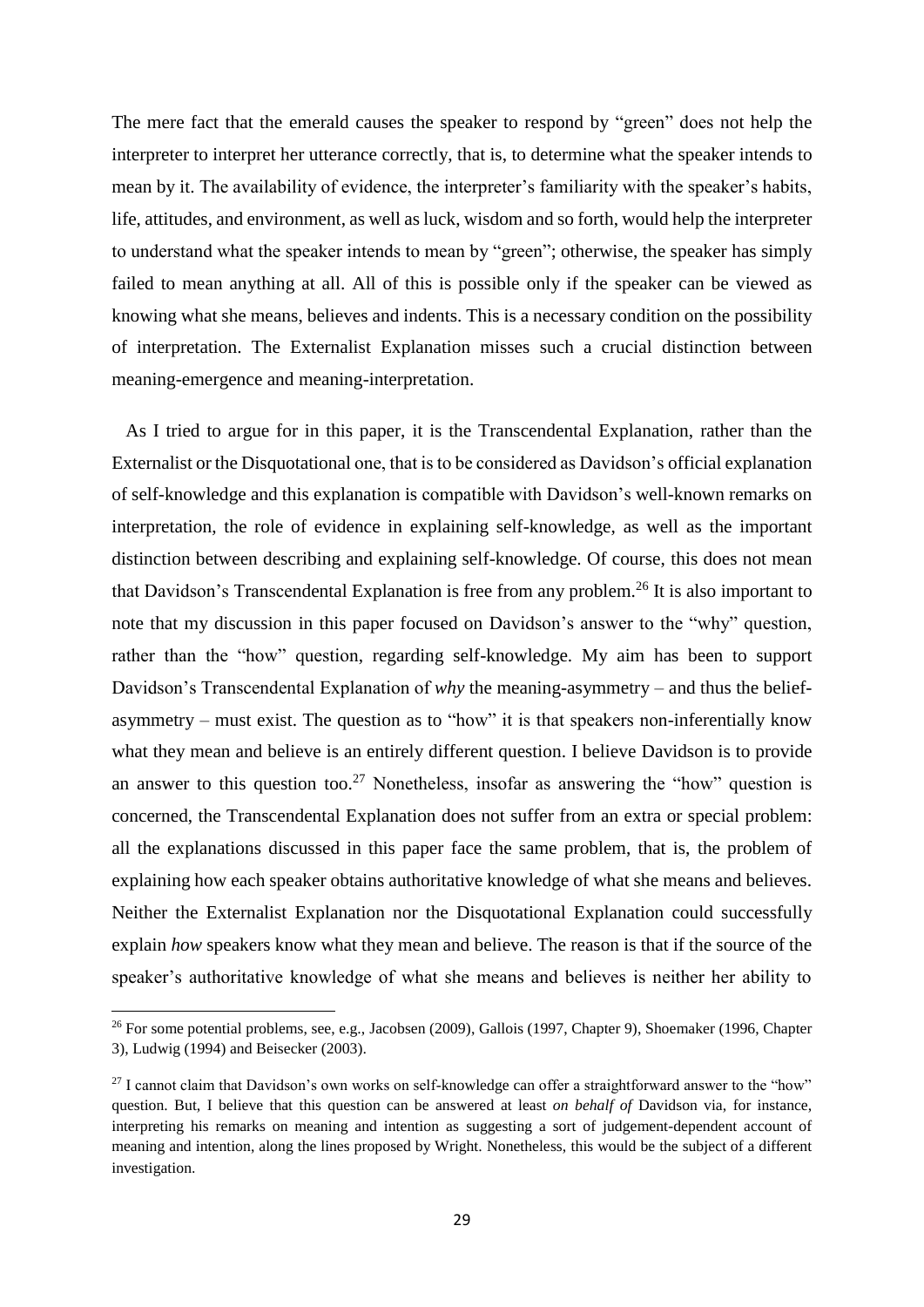disquotationally specify the meaning of her words, nor the fact that certain things in the word typically cause her to use those words, the Externalist and the Disquotation Explanation would lack the resources needed for explaining how the speaker knows what she means and believes. The conclusion of my arguments, therefore, would be that if one is to investigate Davidson's explanation of self-knowledge, it is his Transcendental Explanation that should be the focus of such an investigation.

# **7. Conclusion**

I argued that Davidson's official explanation of self-knowledge is his Transcendental Explanation, rather than the Disquotational or the Externalist one. Not only do such explanations fail to explain first-person authority, but Davidson himself has already rejected them as entirely implausible.<sup>28</sup>

#### **References**

- Aune, B. 2012. "On Davidson's View of First-Person Authority." In *Donald Davidson on Truth, Meaning, and the Mental,*, edited by G. Preyer, 214-227. Oxford: Oxford University Press.
- Beisecker, D. 2003. "Interpretation and First-Person Authority: Davidson on Self-Knowledge." *Southwest Philosophy Review* 19 (1): 89-96.
- Bernecker, S. 2013. "Triangular Externalism." In *A Companion to Donald Davidson*, edited by E. Lepore and K. Ludwig, 443-445. Oxford: Wiley-Blackwell.
- Blackburn, S. 1984. *Spreading the Word.* Oxford: Oxford University Press.
- Byrne, A. 1998. "Interpretivism." *European Review of Philosophy* 3: 199-223.
- Child, W. 1994. *Causality, Interpretation, and the Mind.* Oxford: Oxford Uniervsity Press.
- Child, W. 2007. "Davidson on First Person Authority and Knowledge of Meaning." *Noûs* 41 (2): 157– 177.

<sup>&</sup>lt;sup>28</sup> I am grateful to Alex Miller for valuable comments on earlier drafts of this paper. I also thank Hamid Vahid and the audience members at IPM for helpful discussions. For constructive comments and suggestions, I would like to thank the editor and two anonymous referees for this journal.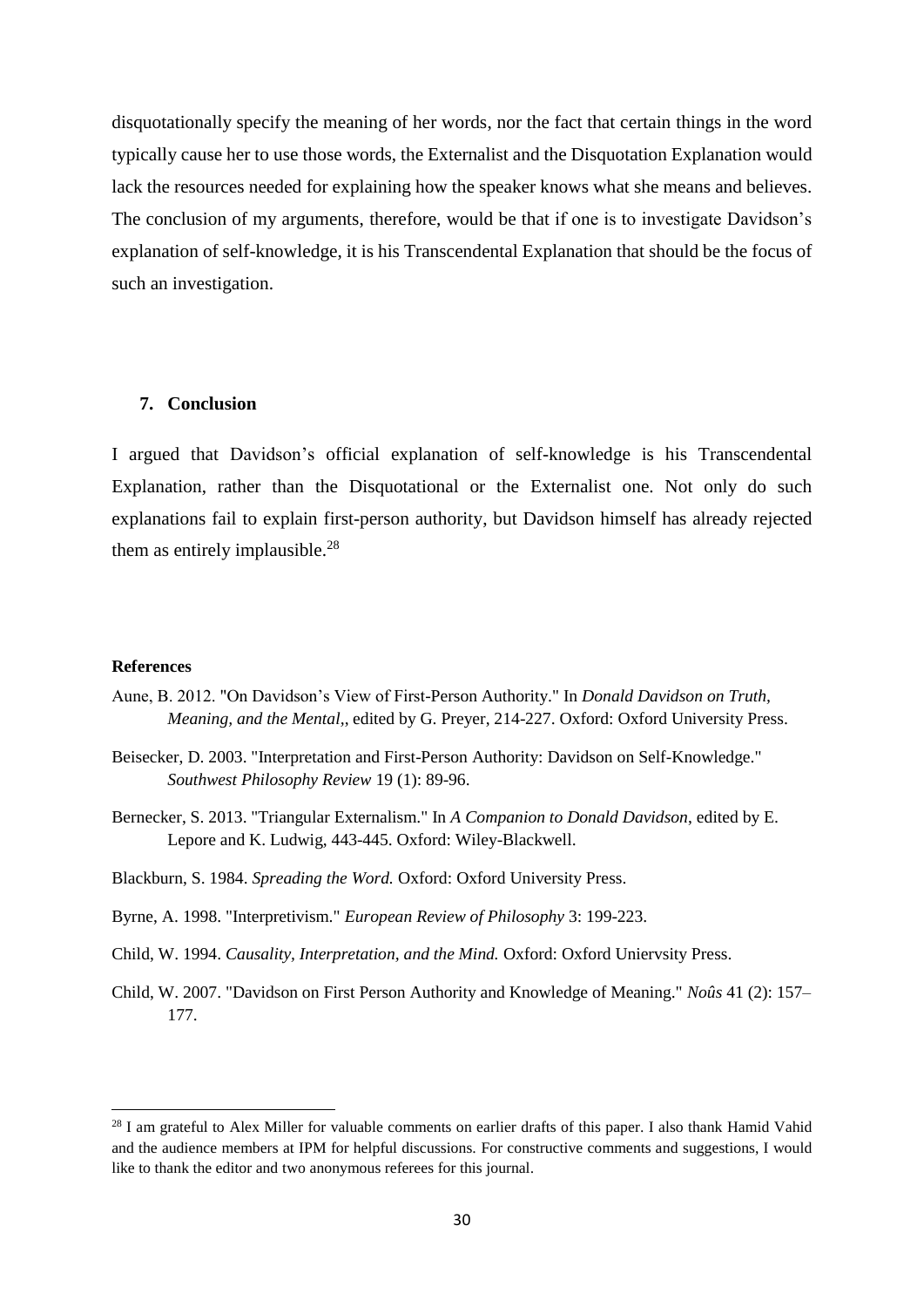- Child, W. 2013. "Davidson on First-Person Authority." In *A Companion to Donald Davidson,*, edited by Ernie Lepore and Kirk Ludwig, 533-549. Malden, MA: Wiley-Blackwell.
- Davidson, D. 1983. "A Coherence Theory of Truth and Knowledge." In *Kant oder Hegel?*, edited by D. Henrich, 423–38. Stuttgart: Klett-Cotta. In Davidson (2001b), 137-153.
- Davidson, D. 1986. "A Nice Derangement of Epitaphs." In *Truth and Interpretation: Perspectives on the Philosophy of Donald Davidson*, edited by E. Lepore, 433–46. Cambridge: Blackwell. In Davidson (2005), 89-108.
- Davidson, D. 1974a. "Belief and the Basis of Meaning." *Synthese* 27: 309–23. In Davidson (2001a), 141-154.
- Davidson, D. 1984b. "Communication and Convention." *Synthese* 59: 3-17. In Davidson (2001a), 265-280.
- Davidson, D. 2001c. "Externalisms." In *Interpreting Davidson*, edited by P. Kot'atko, P. Pagin and G. Segal, 1-16. Stanford: CSLI.
- Davidson, D. 1984a. "First Person Authority." *Dialectica* 38: 101–12. In Davidson (2001b), 3-14.
- Davidson, D. 1984a. "First Person Authority." *Dialectica* 38: 101–12. Reprinted in Davidson (2001b), 3-14, to which page references apply.
- —. 2001a. *Inquiries into Truth and Interpretation.* Oxford: Clarendon Press.
- Davidson, D. 1978. "Intending." In *Philosophy of History and Action*, edited by Y. Yovel, 41–60. Dordretch: The Magnes Press.
- Davidson, D. 1991. "James Joyce and Humpty Dumpty." *Midwest Studies in Philosophy* 16: 1–12. In Davidson (2005), 143-158.
- Davidson, D. 1987. "Knowing One's Own Mind." *Proceedings and Addresses of the American Philosophical Association* 60 (3): 441–58. In Davidson (2001b), 15-38.
- Davidson, D. 1974b. "On the very Idea of a Conceptual Scheme." *Proceedings and Addresses of the American Philosophical Association* 47: 5–20. In Davidson (2001a), 183-198.
- —. 2004. *Problems of Rationality.* Oxford: Clarendon Press.
- Davidson, D. 1973. "Radical Interpretation." *Dialectica* 27: 314–28. In Davidson (2001a), 125-140.
- Davidson, D. 1982. "Rational Animals." *Dialectica* 36: 317–28.
- Davidson, D. 1993b. "Reply to Bernard Thöle." In *Reflecting Davidson*, edited by R. Stoecker, 248- 250. Berlin: de Gruyter.
- Davidson, D. 1993a. "Reply to Eva Picardi." In *Reflecting Davidson*, edited by R. Stoecker, 210-212. Berlin: de Gruyter.
- Davidson, D. 1997. "Seeing through Language." In *Thought and Language*, edited by J. Preston, 15– 28. Cambridge: Cambridge UP. In Davidson (2005), 127-142.
- —. 2001b. *Subjective, Intersubjective, Objective.* Oxford: Clarendon Press.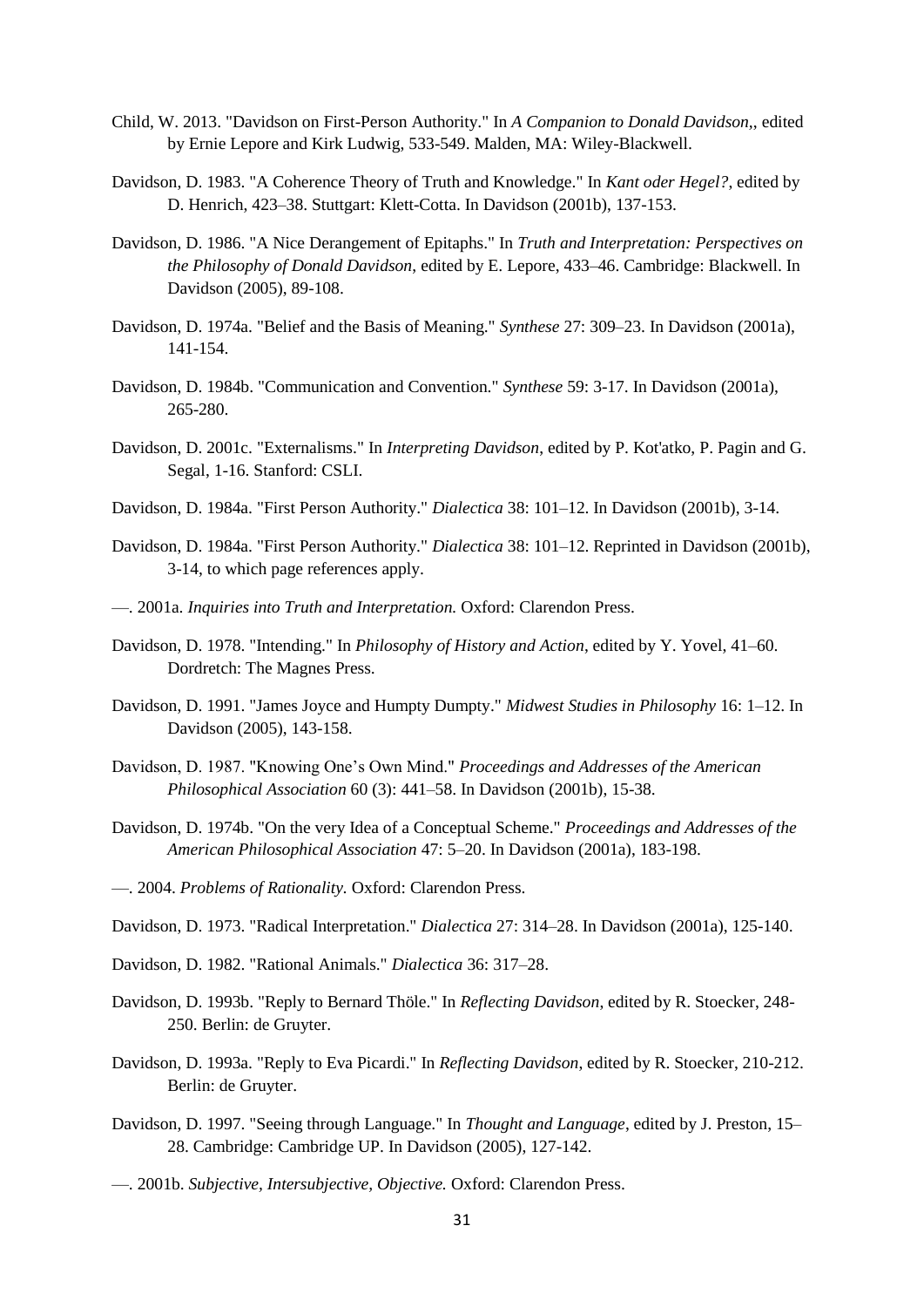Davidson, D. 1999a. "The Emergence of Thought." *Erkenntnis* 51 (1): 7-17.

- Davidson, D. 1992. "The Second Person." *Midwest Studies in Philosophy* 17: 255–67. In Davidson (2001b), 107-122.
- Davidson, D. 1994. "The Social Aspect of Language." In *The Philosophy of Michael Dummett*, edited by B. McGuinness, 1–16. Dordrecht: Kluwer. In Davidson (2005), 109-126.
- Davidson, D. 1975. "Thought and Talk." In *Mind and Language*, edited by S. Guttenplan, 7–23. Oxford: Oxford UP. In Davidson (2001a), 155-170.
- —. 2005. *Truth, Language, and History.* Oxford: Clarendon Press.
- Davidson, D. 1989. "What Is Present to the Mind?" *Philosophical Issues* 1: 197-213. In Davidson (2001b), 53-68.
- Dennett, D. 1987 . *The Intentional Stance.* Cambridge, Mass.: MIT Press.
- Gallois, A. 1997. *The World Without, the Mind Within: An Essay on First-Person Authority.* Cambridge : Cambridge University Press.
- Glock, H. J. 2003. *Quine and Davidson on Language, Thought, and Reality.* Cambridge: Cambridge University Press.
- Hacker, P. M. S. 1997. "Davidson on First-Person Authority." *Philosophical Quarterly* 47: 285–304.
- Hossein Khani, A. 2020b. "Davidson's Wittgenstein." *Journal for the History of Analytical Philosophy* 8 (5): 1-26.
- Hossein Khani, A. 2020a. "Interpretationism and Judgement-Dependence." *Synthese* 1-20. doi:https://doi.org/10.1007/s11229-020-02670-8.
- Hossein Khani, A. 2019. "Kripke's Wittgenstein's Sceptical Paradox: A Trilemma for Davidson." *International Journal for the Study of Skepticism* 9: 21-37.
- Hylton, P. 1990/91. "Translation, Meaning, and Self-Knowledge." *Proceedings of the Aristotelian Societ* 91: 269-290.
- Jacobsen, R. 2009. "Davidson and First-Person Authority: Parataxis and Self-Expression." *Pacific Philosophical Quarterly* 90: 251–266.
- Kripke, S. 1982. *Wittgenstein on Rules and Private Language.* Cambridge: Harvard University Press.
- Ludwig, K. 1994. "First-Person Knowledge and Authority." In *Language, Mind and Epistemology: On Donald Davidson's Philosophy*, edited by Gerhard Preyer et al., 367-398. Kluwer.
- Ludwig, K., and L. Lepore. 2005. *Donald Davidson: Meaning, Truth, Language, and Reality.* Oxford: Oxford University Press.
- Macdonald, C. 1995. "Externalism and First-Person Authority." *Synthese* 104: 99-122.
- Picardi, E. 1993. "First-Person Authority and Radical Interpretation." In *Reflecting Davidson: Donald Davidson Responding to an International Forum of Philosophers,*, edited by Ralf Stoecker, 197-209. Berlin: de Gruyter.